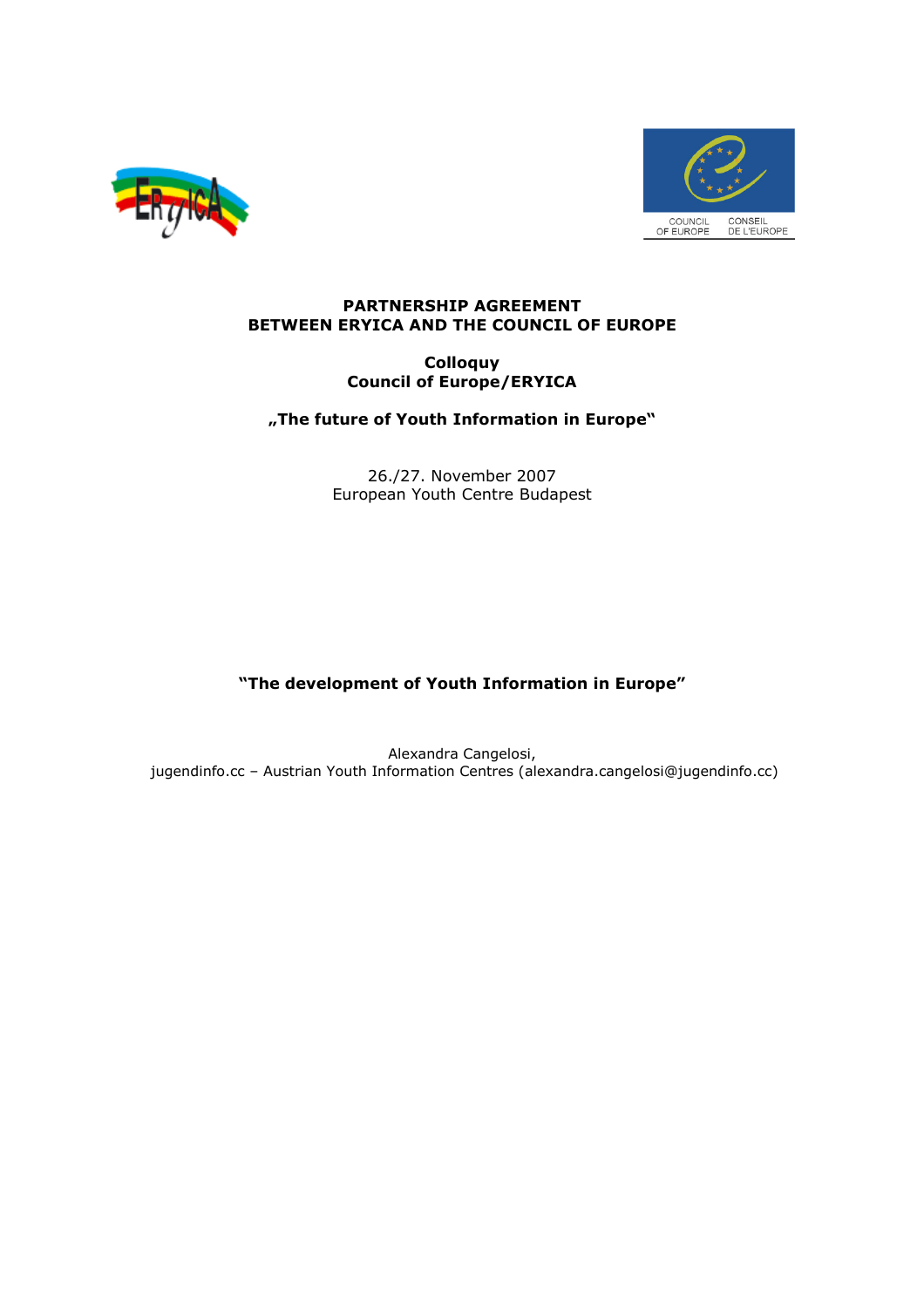Overview and Summary **page 2** 1. Introduction page 6 2. History – a glance at why and how page 7 2.1. 40 years of experience page 7

Generalist Youth Information has always been based on the conviction that young people have a right to have access to complete, accurate and balanced information that meets their needs and questions and is understandable and customized. Over the past 40 years Services have been developed in different ways depending very much on the national situation (socio-cultural environments, legal background that youth work operates in, other offers available and so on) but always taking this underlying principle into account. Working methods, training, professional principles and tools have been developed on all levels.

# 2.2. The start of European cooperation – ERYICA https://www.page 8

1986 the European Youth Information and Counselling Agency (ERYICA) was established to respond to a growing need for exchange and cooperation in the Youth Information Field also on European level. Since then the network has developed and grown always being open to new cooperation partners from all over Europe. In 1990 the first member from a former communist country joined ERYICA. Nowadays more than 8.000 Youth Information Centres are represented in the network – nevertheless we have to bear in mind that there is still a lot of countries which have not been able so far to apply for membership because there are no national coordination structures or those structures are not yet in the position to join a European network.

# 2.3. European developments page 9

Some milestones in the European development of Youth Information Work:

- 1986 establishment of ERYICA
- In 1990 Recommendation N° R (90) 7 of the Council of Europe's Committee of Ministers concerning information and counselling for young people in Europe gave a strong message to member states.
- In 1993 the General Assembly of ERYICA adopted the European Youth Information **Charter**
- During the 1990s more specialised networks such as EURODESK, the information network on European opportunities for young people and EYCA, the European Youth Card Association were established and reinforced. Nowadays the three networks strive for possible synergies and close cooperation.
- In 1997 the Council of Europe signed a Partnership Agreement with ERYICA with the purpose to promote and develop European cooperation in youth information and counselling, in particular by organising training activities for persons involved in youth information and counselling.
- In 2001 the European Union published the White Paper "A New Impetus for European Youth" including Youth Information as one of its key areas.
- In 2004 ERYICA adopted a new version of the European Youth Information Charter including new aspects of Youth Information Work such as e.g. participation of young people or the use of new technologies.
- In 2005 and 2006 the networks ERYICA, EURODESK and EYCA engaged in organising joint seminars on topics that are relevant for all three of them such as quality issues and participation of young people.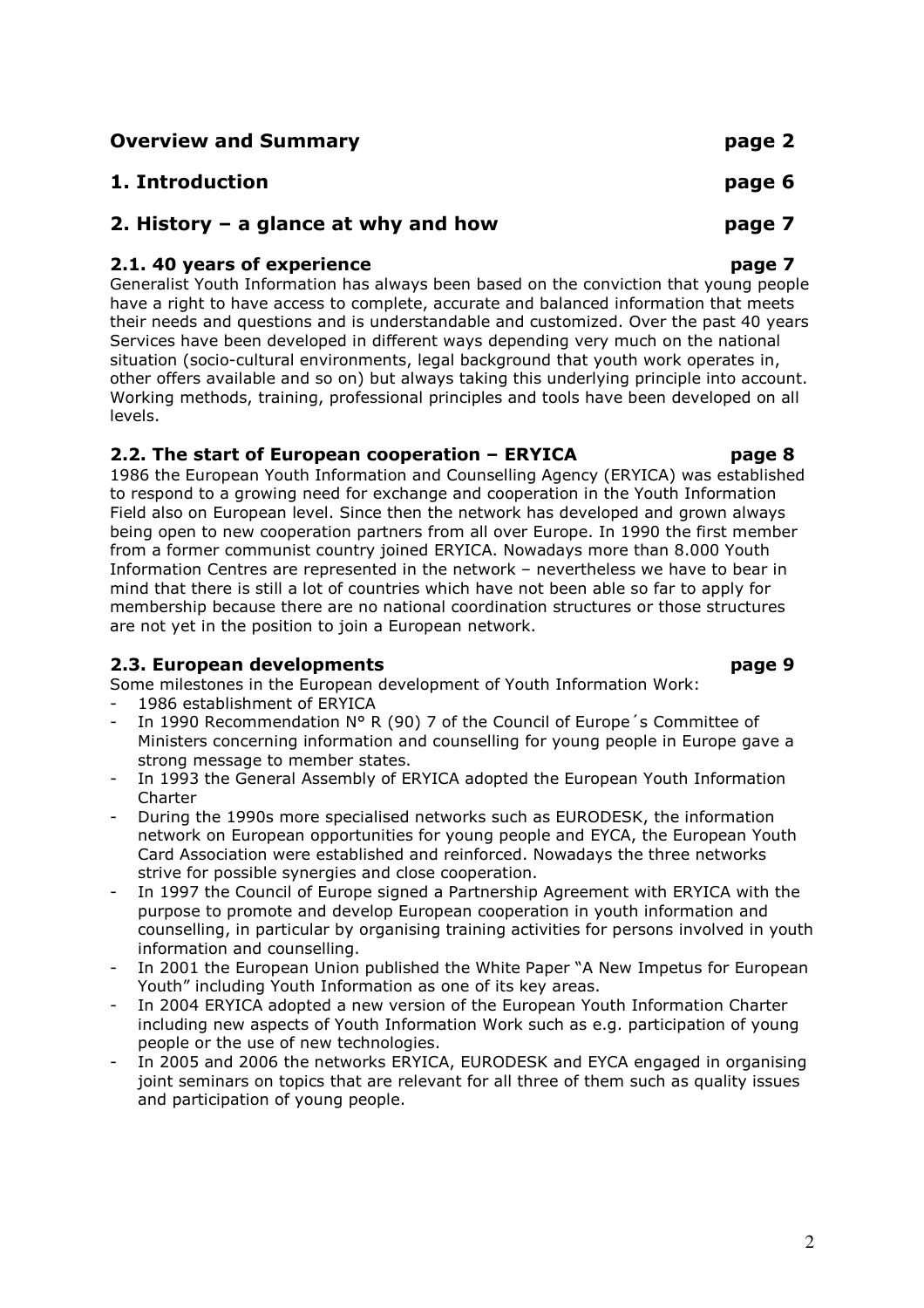# 3. "Generalist" Youth Information Today page 11 Current situation, issues and challenges

# 3.1. We have the Internet –

# do we still need Youth Information Centres and Services? page 11

- 3.1.1. Better access but only if you can use it
- 3.1.2. Face-to-face is still a quality factor
- 3.1.3. Real anonymity guaranteed
- 3.1.4. Consuming, Producing Infotainment

Youth Information has gone through huge changes in relation to the new technologies and that new technologies have equipped us with a range of new methods and tools that need to be integrated into our information strategies to form a holistic offer responding to the needs of young people. New technologies and the Internet in particular are important information and communication channels for and with young people and have proven to be extremely helpful especially in areas where no or little on-site youth services are close by. Nevertheless there are important factors to be taken into account to help young people in making the best use of the available technologies and minimise the risks that might come with some of the new possibilities.

# 3.2. Different offers for different target groups – THE youth – who is that page 13

- 3.2.1. Individualisation and diversification
- 3.2.2. One aim a package of methods
- 3.2.3. Opening to new target groups

We tend to speak about THE youth knowing on the other hand very well that there are big differences within our target group leading sometimes to very diverse needs, questions and preconditions. Modern Youth Information Work has to take this into account and create services that respect those differences and create appropriate offers and methods for different target groups. To reach our aims we have to use all available channels from face-to-face and counselling to group information, printed material and new technologies. An outreaching approach to get to those young people that would not be likely to address a Youth Information Centre on their own initiative is clearly also part of this strategy.

# 3.3. Participation of young people page page 15

3.3.1. Information is a prerequisite for participation

3.3.2. "stop talking – just do it" – rapid prototyping

3.3.3. a horizontal working-principle and the skills needed

Participation of young people in Youth Information Work has been discussed largely within the Youth Information Field in Europe over the past years and there is a clear willingness and commitment to involve young people more actively in all stages of our work. We should start quickly now to implement new initiatives and develop training for the workers involved – as such projects require new set of skills for trained Youth Information Workers. Looking further ahead we have to strive for thinking of Participation of young people not only in a project-related way but take the possibilities for young people to be actively involved into consideration whenever gathering, processing, designing and disseminating information for young people.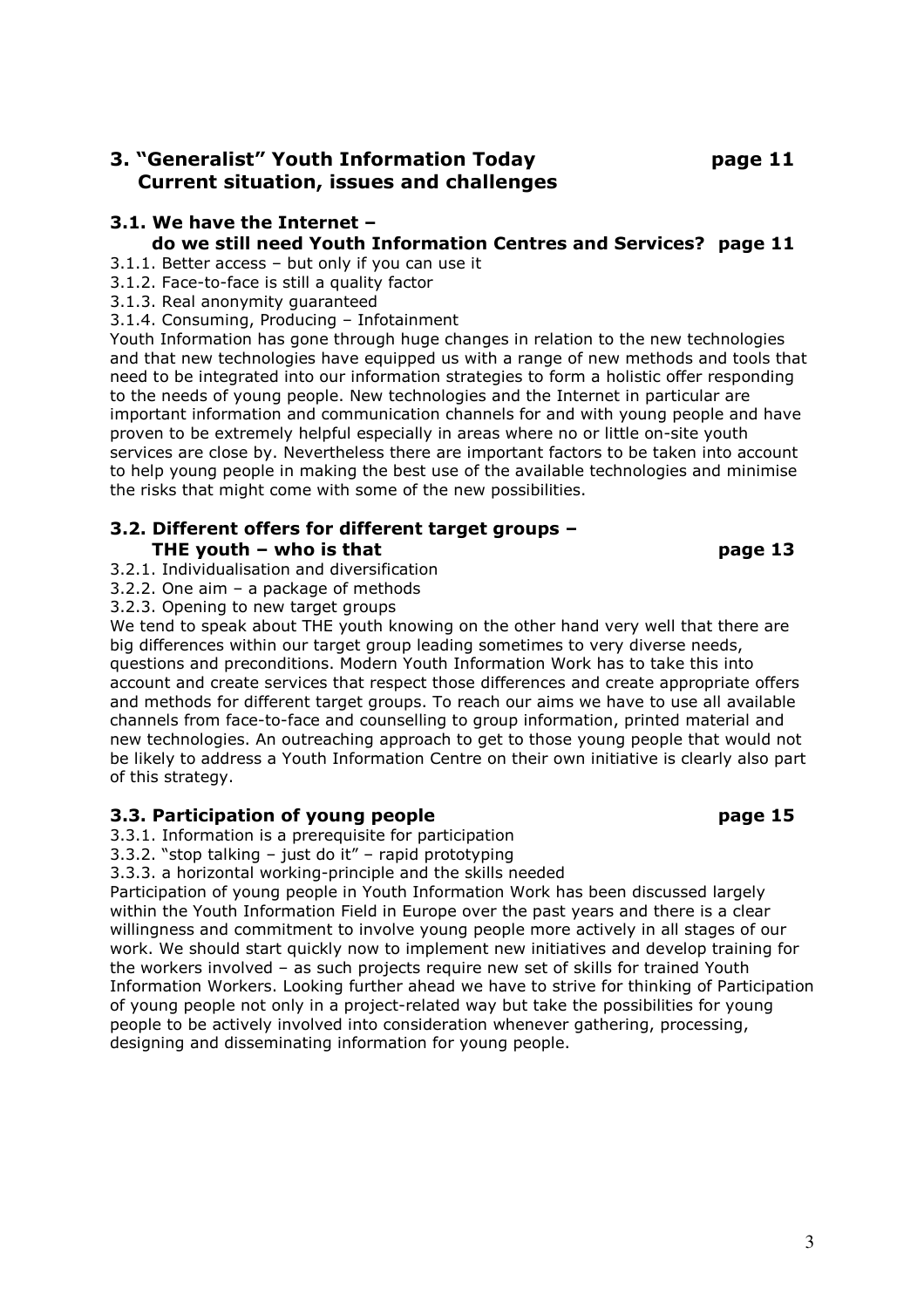## 3.4. Networking and cooperation page 16

3.4.1. Networking and cooperation as a vital aspect of any information work

3.4.2. Overview and cross-sectoral approach

3.4.3. Information for young people is not the monopoly of YICs

Youth Information Centres and Services serve as a compass for young people directing them to the right services for their specific needs. This leads to the fact that YICs have close cooperation and contact with a lot of specialised services and have therefore quite a clear picture of the overall situation concerning available offers for young people. This can be used not only for day-to-day information needs but also for bringing together actors of different sectors and creating a platform for exchange and cross-sectoral cooperation. Cooperation can also be extended to joint production of information material or the transfer of know-how in classic Information Skills such as research, documentation or dissemination.

# 3.5. Non-formal and informal learning page 17

3.5.1. Living in the information-society

3.5.2. The role of Youth Information work

More and more emphasis is given to skills that young people acquire in informal and nonformal learning processes. In today 's societies competences in dealing with information have an increasing importance. Youth Information Centres and Services are already contributing in informal and non-formal settings to help young people developing the necessary skills in choosing the relevant and reliable information from a surplus of available data. We see a growing importance of this kind of guidance in our work and room for a lot of innovative and complementing new ideas

# 3.6. Professionalization, evaluation and quality page 18

3.6.1. Bringing together two professions

3.6.2. A Quality impulse

Following the developments in professionalization in the two relevant sectors of information/knowledge-management and youth work "Generalist" Youth Information is in the fascinating, yet challenging position to bring together findings and experiences from both sides in one profession. This gives us on the one hand the unique opportunity to combine the best of both worlds and on the other hand challenges our workers to a great deal as they have to gain expertise in many different areas to fulfil all the requirements. A lot of quality initiatives have been undertaken over the past years from the development of quality criteria and indicators to the definition of quality in Youth Information Work. Especially in this field European cooperation has given an important impulse and a lot of local and national structures could benefit from exchange of experience

# 3.7. Contribution to Youth Policies **Page 19** and the page 19

3.7.1. a channel for reaching the "non-organised" young people

3.7.2. Trends, needs and seismographs

3.7.3. More knowledge about young people

The increasing importance of reaching the "non-organised" young people as well as the possibility of Youth Information Centres through their day-to-day contact with young people to identify new trends and needs at a very early stage are some of the aspects that make the Youth Information Field a possible partner for the further development of Youth Policies on national and European level. Direct feedback and statistical data that Youth information Centres collect every day and that is nowadays mainly used for adapting the services to current needs can also generate knowledge for youth research and people responsible for youth policies when summarised and analysed in the right way.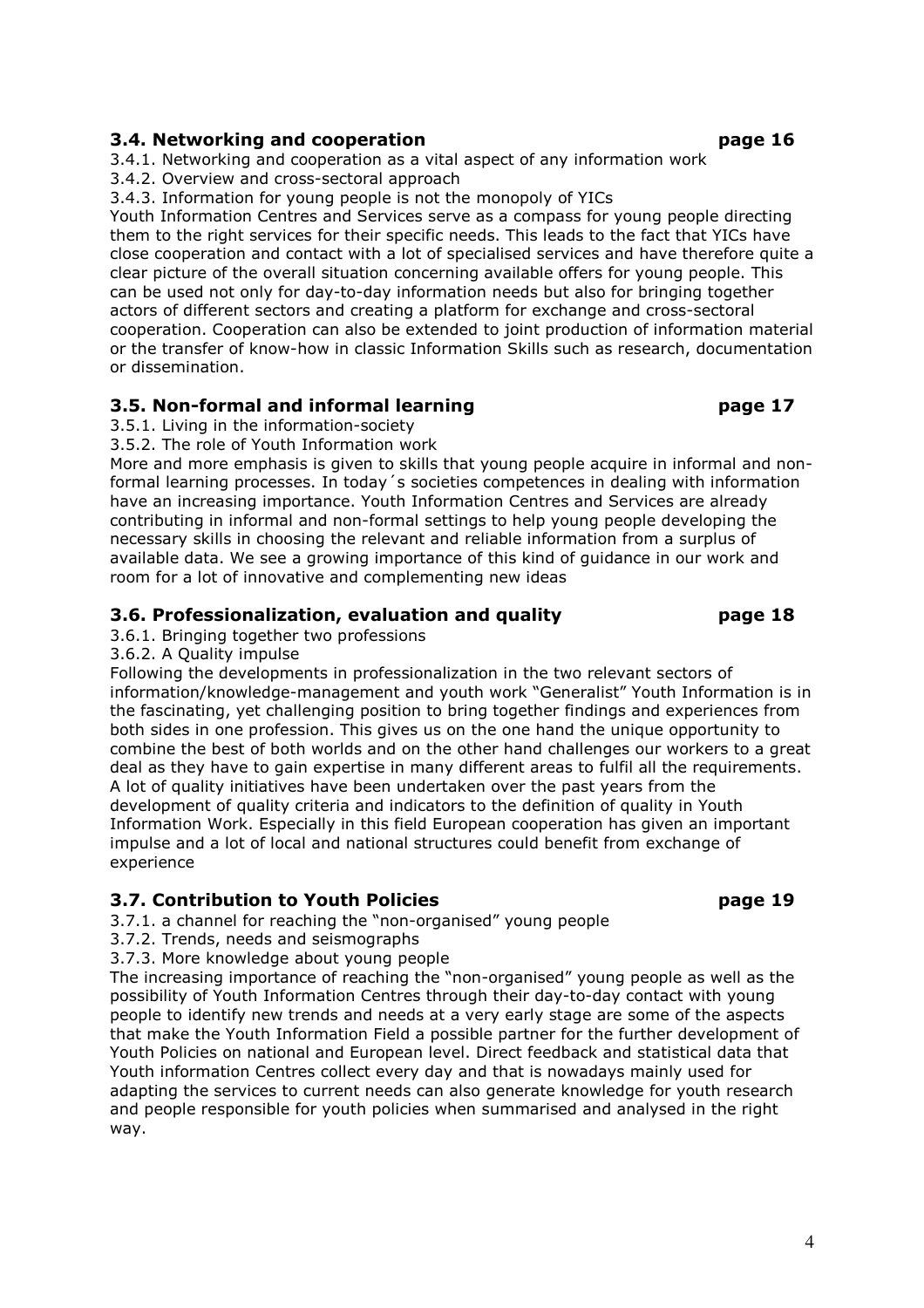# 4. Perspectives for the future example 20 page 20

# 4.1. On-going training as a prerequisite for Quality page 20

Youth Information Work is constantly undergoing a lot of changes adapting its services and offers to the fast changing needs and requests of our target group. Therefore ongoing and quickly adapted training as well as possibilities for exchange of experience and good.practice is crucial for providing young people with high quality information.

# 4.2. Involvement of young people **page 21** page 21

It is quite clear that the direct participation of young people is one of the main aims for the future in European Societies being connected also directly to democratic and active citizenship and political awareness. Although we are aware that it is a quite ambitious aim when looking at the level of participation in other groups of our population we share the belief that especially young people can and should be encouraged to take a more active role in Society. Youth Information can contribute to this e.g. by involving young people directly in our work, informing them about their possibilities to participate, taking up a role of advocacy whenever appropriate and many more.

# 4.3. National structures and European cooperation page 21

Although Youth Information Centres and Services can be the most effective when operating close to the young people on local and regional level and so having the opportunity to react directly to changes in a certain region and tailoring their services exactly to the needs of the local area, national coordination and a national strategy have proved to be extremely fruitful. The involvement of the Youth Information Field on national and European level in National Youth Policies and Strategies will give a strong message to Youth Information workers as well as to local and regional authorities when discussing their strategies in the youth field. As described in other parts of this documents Youth Information has different offers for authorities and decision makers and will be happy to contribute to further development..

# 4.4. Needs of newcomers to the subject page 22

We are still facing some white spots in Europe when it comes to "Generalist" Youth Information and Counselling and we have to put an emphasis on efforts to help newcomers from countries concerned to develop a solid basis for services in this area. Supporting measures such as sharing of know-how, development of starters-kits, enabling those partners to take part in training, study visits and European conferences and many more have to be one of our main working-areas also for the coming years.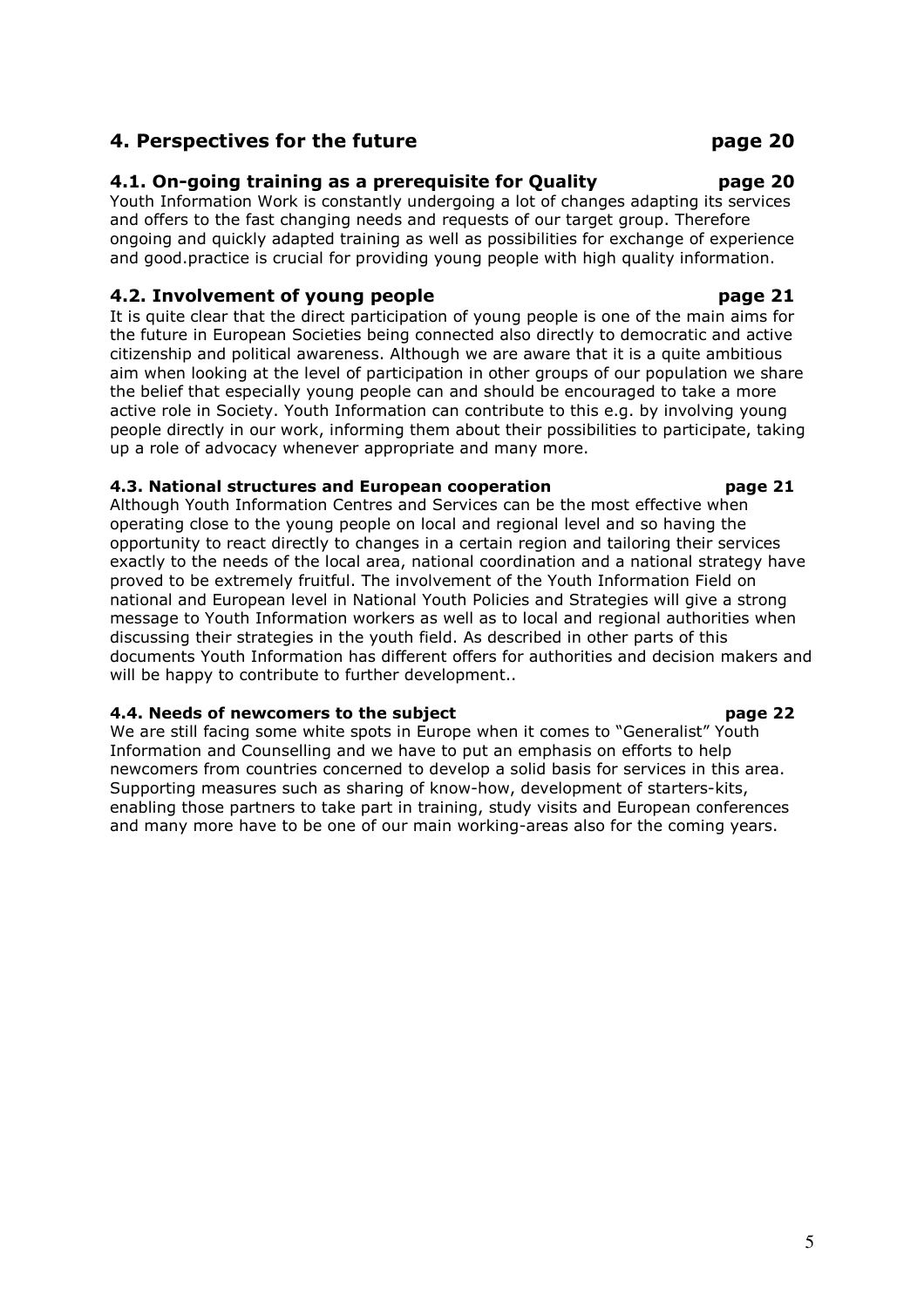#### 1. Introduction

The Youth Information field in Europe has been developing rapidly over the past 40 years being influenced by changes in our societies, political changes, national and European discussion on the subject and a target group that is by nature even more affected by new trends, developments and changes than the rest of society.

The reality of Youth Information has been and is characterised by a big variety of national situations and backgrounds. The systems differ from country to country in many aspects – such as:

- different legal situation of youth work
- different levels of political responsibility for the Youth Information area (local, regional, national)
- different structures in which the area of Youth Information is included varying from NGOs to administrative bodies
- different kind of links to other areas of youth work (youth/culture, welfare, education, …)
- different ways on how youth information is embedded in youth policy issues and strategies
- different lengths of experience

and so on.

On the other hand, when thinking about Youth Information in Europe, a fascinating and encouraging fact is that - despite all differences - the general line of thinking as well as the challenges and developments we are facing (given that the sheer existence of the services is not questioned) are quite similar and start from a solid common ground of underlying principles and missions. Thus young people all over Europe can benefit from professional services and activities of the Youth Information Centres and Services that are based on those working-principles.

This paper will bring together some background on the "bigger" developments and trends in Europe and tackle current issues and challenges that we face in Youth Information Work apart from national day-to-day work. We must not forget though that we still face some white spots in Youth Information Services in Europe and there are still a lot of structures that are just at the starting point.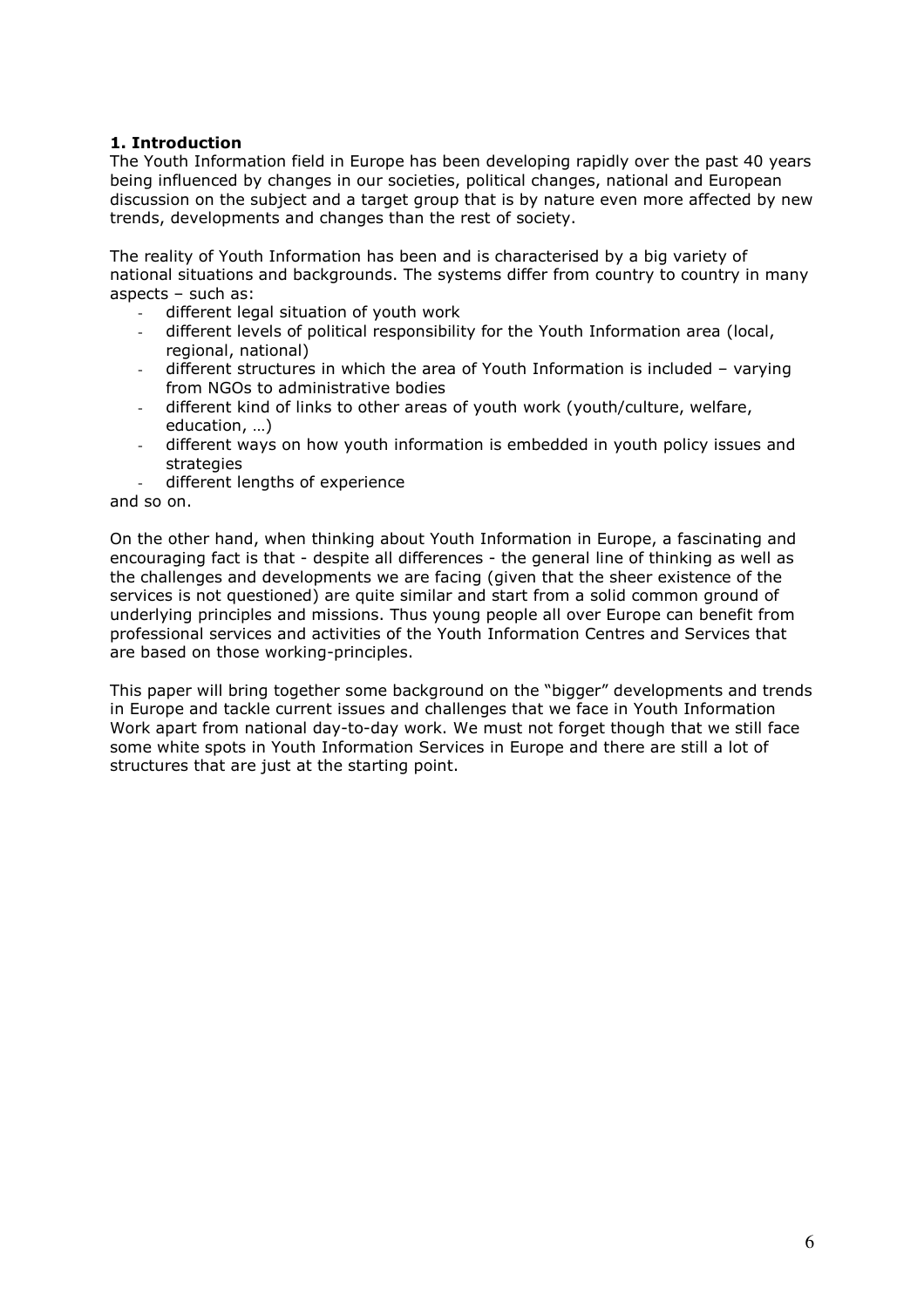### 2. History A glance at why and how…

## 2.1. 40 years of experience

 $\overline{a}$ 

In his article in Forum21 on the "all different-all equal" European Youth Campaign Ralf-René Weingärtner, Director of the Directorate of Youth and Sports of the Council of Europe, remarked that "Accession and Inclusion – this is, in a nutshell, what all policy with and for young people is about."<sup>1</sup>

 This is also the common starting point for Youth Information: being a service for young people that helps them to take their own autonomous decisions and realize their aspirations in the way that suits best their abilities and possibilities.

The basic idea behind the development of Generalist Youth Information Services and Structures has always been the right of young people to have access to complete, accurate and balanced information that meets their needs and questions and is designed especially for them, thus being understandable and customized.

The right to information has been recognised in the Universal Declaration of Human Rights, in the Convention on the Rights of the Child, in the European Convention for the protection of Human Rights and Fundamental Freedoms and in the Recommendation N° (90) 7 of the Committee of Ministers of the Council of Europe. These documents and the intention expressed therein have always been and still are an important point of reference both for Youth Information on national and on European level.

In 2007 Youth Information can look back at a history of around 40 years since the first initiatives took place following the changes in western societies in the late 1960s. As in this starting phase terms as "knowledge and information-management", "IT" and "information society" were still quite some time away, the newly created structures had to find their own ways of dealing with the challenges of researching information, processing it and designing suitable services for young people. It was a period of many innovative ideas and also of trial and error.

In the different countries the services and structures developed in different ways, depending very much on the socio-cultural environments they started to operate in. So structures were sometimes based on existing youth services, were grass-root initiatives or were set up by governmental or administrative authorities. What they all had in common was that "Generalist" Youth Information Structures from the very beginning did not intend to double already existing services but were looking for the gaps that needed to be closed and the networks that could be created.

The organisations started to work on their own professional principles, training for their staff, methods and tools for research, documentation, dissemination of information, and communication with youngsters. Consequently they developed know-how in those areas closely linked again to their different backgrounds as for example the long-lasting discussion in Europe among professionals on the role and intensity of counselling in Youth Information Work shows.

<sup>&</sup>lt;sup>1</sup> Ralf-René Weingärnter, article "all different – all equal 2006 European Youth Campaign for Diversity, Human Rights and Participation" in Forum 21 – European Journal on Youth Policy,  $N^{\circ}5$ -6 – 3/2006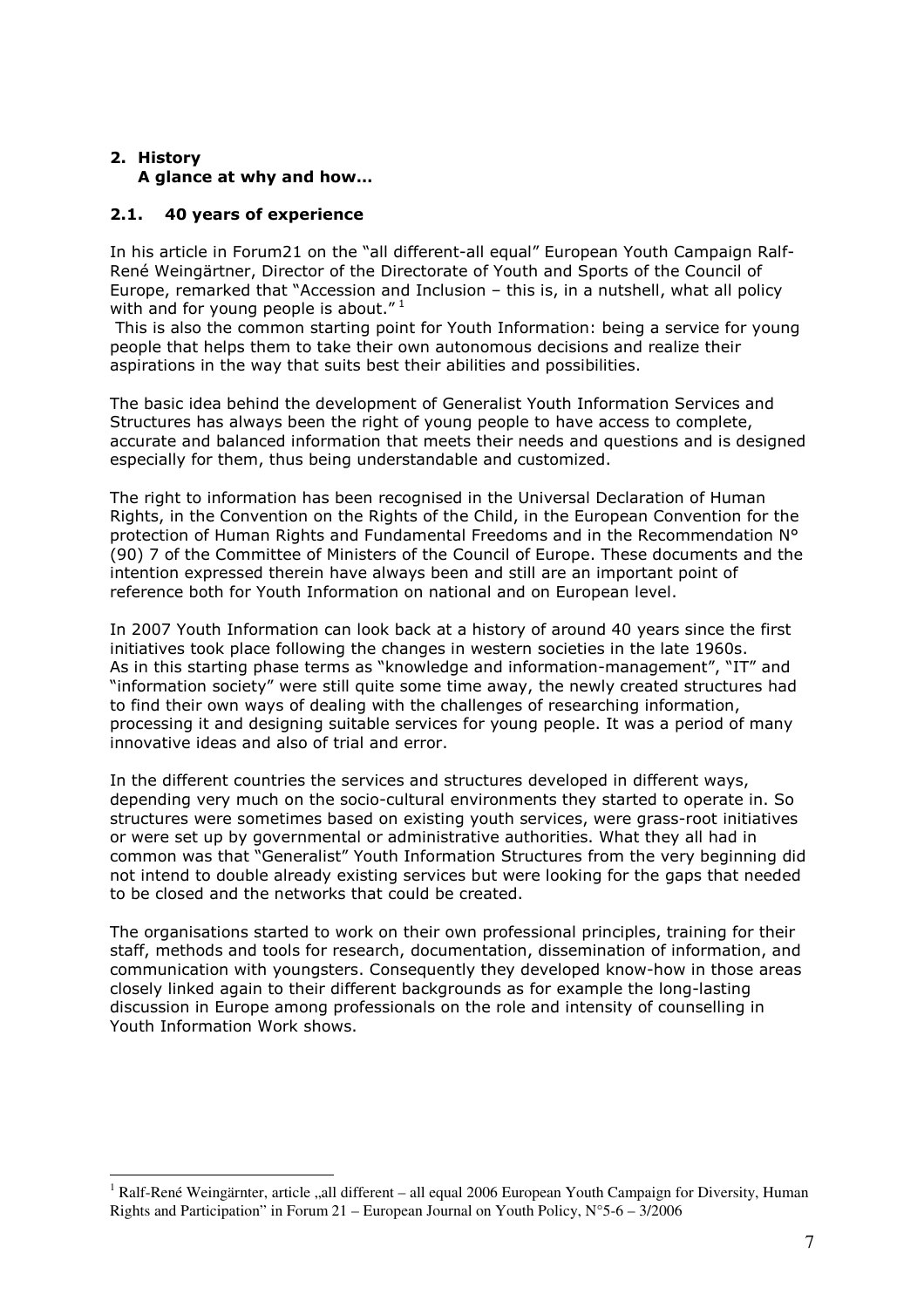#### 2.2. The start of European cooperation – ERYICA

As the need for exchange of good practice and know-how was seen in more and more countries where information services existed, first initiatives were taken to find ways of gaining more knowledge about and better cooperation with each other. In 1985 the first European Colloquium of Youth Information Centres was held in Marly-le-Roi/France and led to the creation of ERYICA, the European Youth Information and Counselling Agency, as a European Network of "Generalist" Youth Information Centres and Services in April 1986. 12 organisations in 8 countries constituted ERYICA´s initial partners.

The ERYICA partnership developed quite rapidly from that point on proving that there indeed was a great need for exchange and cooperation.



When looking at the chart showing the development of ERYICA Members and Affiliated Organisations over the past 20 years, we have to bear in mind that the Youth Information field is quite dynamic also in regards of changing structures. So we have seen organisations coming and going (for example in the beginning 90ies ERYICA changed the membership-rules to admit only members that were national coordination bodies or had the scope to create a national coordination for their country – thus some regional partners dropped out of direct membership and were henceforth represented through their national networks).

In the 1990s organisations from former communist countries – the first one being HAYICO (Hungary) in 1991 – joined the ERYICA partnership; thus the efforts of the organisation to stay open to all European countries (not being limited to the European Union) and to give support to new structures and initiatives showed effect.

Over the last years ERYICA memberships have been quite stable. This indicates on the one positive side that in many countries national structures have found their place and a solid position but on the other side is an indicator that there are still many countries where no national coordination bodies of Generalist Youth Information exist or those that do exist are not yet in the position to join the European platform. ERYICA is well aware of the fact that there are services in place also in countries where there are no official member organisations of ERYICA. Therefore it keeps in contact with a lot of partners in these countries in an informal way trying to help wherever possible with materials, expertise and opportunities for professional discussion.

The last available figures, collected in late 2006 and giving the numbers for 2005, show that there are more than 8.000 Youth Information Centres with more than 13.000 youth information workers dealing with the information needs of young people and responding to nearly 23 million visits per year. Bearing in mind that these figures only show us part of the dimension as they do not include internet-based services or the work that has been done by the other information networks this shows anyhow the significant impact Youth Information has in nowadays Europe.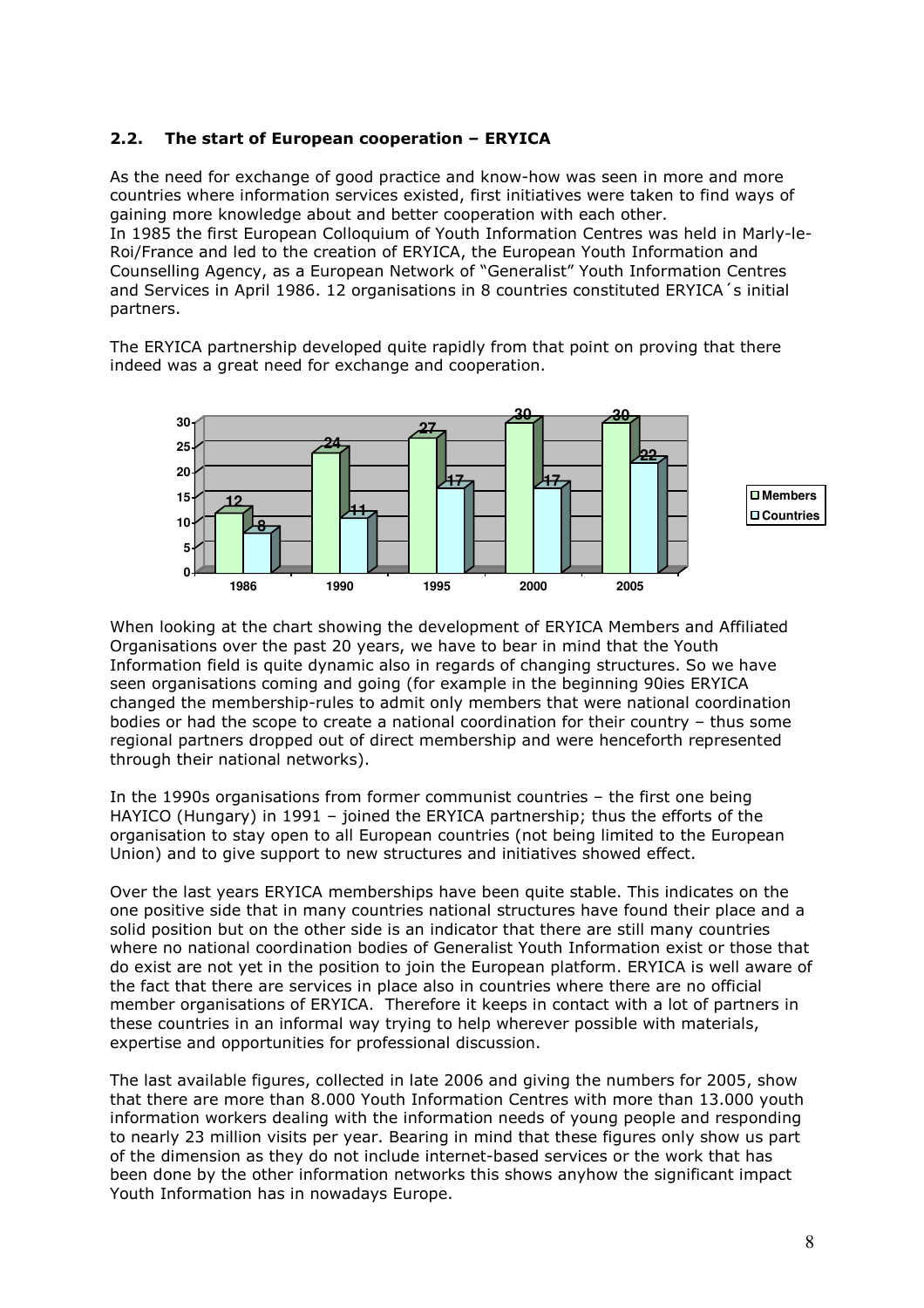#### 2.3. European developments

In 1990 the Recommendation N° R (90) 7 of the Council of Europe's Committee of Ministers concerning information and counselling for young people in Europe gave a strong message to member states and the youth information field and has been an important reference document ever since –among other things also for a further step in European Cooperation within the ERYICA-network:

In 1993 the 4<sup>th</sup> General Assembly of ERYICA adopted the European Youth Information Charter which quickly became the underlying set of work principles for Youth Information Centres and Services in Europe and has served ever since as a basis for all activities and developments undertaken in the European network as well as a starting point for new structures and work principles on national, regional and local level.

In 1997 the Council of Europe decided to increase its efforts in the Youth Information field even further by signing a Partnership agreement with ERYICA with the purpose to promote and develop European cooperation in youth information and counselling, in particular by organising training activities for persons involved in youth information and counselling.

When looking at the analysis of the results of this agreement for the years 1997 to 2004 we can see that in the beginning of the cooperation rather general training seminars for novice workers on "Different Approaches to Youth Information and Counselling in Europe" were offered and the demand for this kind of offer considerably exceeded the places available.

On a later stage the trainings started to be more specialised dealing e.g. with "Training needs in Youth Information" or "Youth Participation in Youth Information Work". Responding to the demand from different countries, a "Minimum Basic Training Course (MBTC)" was developed and national trainers got the chance to take part in a "Train the Trainers-Course" for MBTC. That gave the national networks the possibility to organise MBTCs on a national level being able to best meet the need of their Youth Information Centres. This development shows that over the years many national networks had in principle found their approach to Youth Information and Counselling and had started to undertake also more coordinated national activities. They were now ready for more detailed discussions on different (new) aspects such as youth participation, new technologies, quality assurance and so on.

The European Union, which in regard to youth issues had initially concentrated more on mobility issues, started to intensify its cooperation in youth policy matters with the Council of Europe in 1998 and later on launched the White Paper process. With its publication in 2001, including Youth Information as one of the key areas, the White Paper gave another boost to European discussion concerning this part of youth work – naturally more intense within the member states of the EU but also having effect on wider Europe.

During the 1990s also other - more specialised - networks developed their activities on European level and so we have seen the establishment and reinforcement of EYCA, the European Youth Card Association, and EURODESK, the information network on European opportunities for young people, within the Youth Information field. As the three networks all are dealing with information for young people but differ in focuses, methods and working areas, they acknowledge that close cooperation on all levels (European, national, regional and local) is of great importance to avoid duplications and to use synergies in the best ways for the benefit of quality information for young people in Europe. In 2004 the networks signed a declaration stating that they will strive to cooperate by undertaking projects dealing e.g. with training, participation of young people in youth information work, better access to information and other quality issues.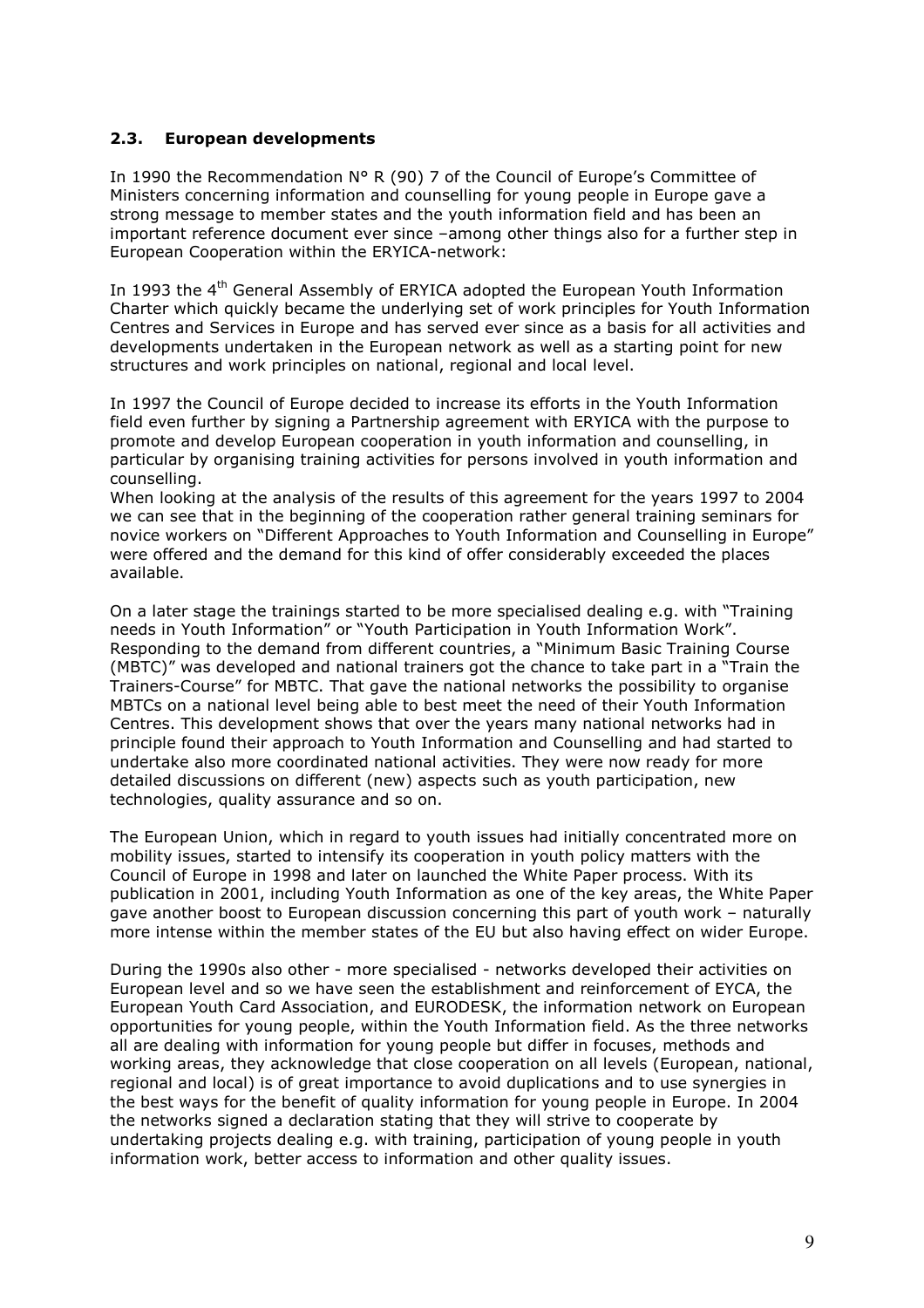As a consequence, two joint activities have already been organised, one 2005 in Paris dealing with "Quality Matters in Informing Young People" and one 2006 in Vienna dealing with "Participation of Young People in Youth Information Work".

Other thematic networks such as "Use-it", a European touristic youth information network, have enriched the Youth Information Services in Europe and have been supported and welcomed by the existing European Youth Information structures.

In view of all the European developments and following the internal exchange of ideas and experiences and discussions within the network, ERYICA saw the need and wished to adapt the European Youth Information Charter in order to incorporate principles dealing with aspects that had revealed a growing importance in Youth Information Work over the last years such as participation of young people or the use of new technologies. A group of experts developed new principles and adapted the old ones to the current state of the art and after consultation with the whole network the new version of the European Youth Information Charter was adopted by the 15<sup>th</sup> General Assembly in 2004.

Some other initiatives were undertaken such as:

- publishing "How to create a Youth Information Centre" in cooperation with the Council of Europe.
- Adopting a set of indicators for National Youth Information Policies which are intended to serve as a reference point for decision-makers and youth information workers involved in including Youth Information in youth policy strategies;
- Doing an analysis of the strengths and weaknesses of ERYICA and on that basis developing a mission statement and strategic areas of work for the period of 2007  $-2009.$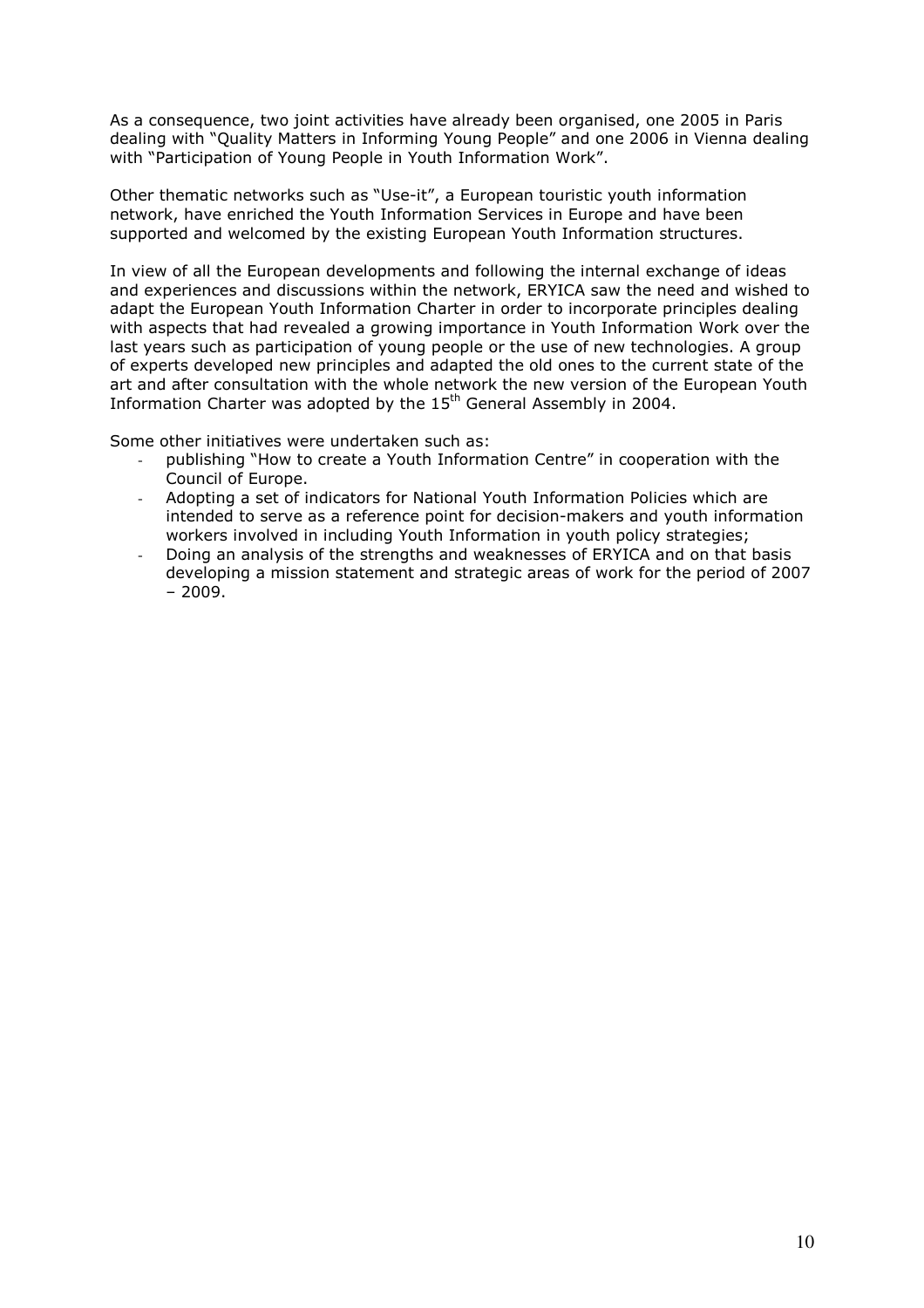# 3. "Generalist" Youth Information Today Current situation, issues and challenges

"Generalist" youth information can be characterised as a user-centred approach and as such - as described in various ERYICA documents - puts the expressed needs and questions of young people and their perceived information needs always in first place. This leads naturally to a wide range of addressed topics since young people can turn to a Youth Information Centre with whatever question or concern and the YIC will give the needed information directly, discuss with them the different options they have or refer the young person directly to the appropriate place or institution.

"Generalist" Youth Information, following the underlying working principles that are stated in the European Youth Information Charter and from that point of view a stable factor in youth work, has still the same aims and mission that are based on the right of young people for information. Nevertheless, being that close to the demands of our target group Youth Information work is constantly evolving as expectations, living conditions and needs of young people are undergoing even more rapid changes than the rest of society.

Some insight in the most frequent topics and issues that are discussed in the Youth Information field nowadays at regional, national and European level:

## 3.1. We have the Internet – do we still need Youth Information Centres and Services?

During the 1990s when the impact of the possibilities of new technologies showed its effects also in youth work, it has been perceived not only as an opportunity but also as a threat to the classic Youth Information Centre. In public discussion it seemed that webbased information simply means to put everything online and no more service would be required as youngsters will find everything they need on their own.

Although the changes that Youth Information has gone through in relation to the new technologies have been huge, time has shown that neither the initial euphoria nor the fear have proven to be justified – but that new technologies have equipped us with a range of new methods and tools that need to be integrated into our information strategies to form a holistic offer responding to the needs of young people.

## 3.1.1. better access – but only if you can use it

The Internet opens a whole world of information and opportunities but apart from the simple fact that you need to have access to the right equipment (starting with a computer) to get access, you also need a lot of skills not only to find not "just something" but "the right thing" (the answer to what you have been looking for). Once you have found what could be the answer to your question, you will have to decide if this information is reliable and accurate – so you need strategies to select and assess the information.

Youth Information Centres have adopted their role as orientation guides in many different ways when it comes to online-information: offering pre-selected information on youth-related topics on their own websites and contributing to web(youth)portals, running databases which young people can scan for different topics, giving guidelines on different searching strategies, when talking to the young person face-to-face giving advice on what could be indicators for selecting and assessing information and many more ways.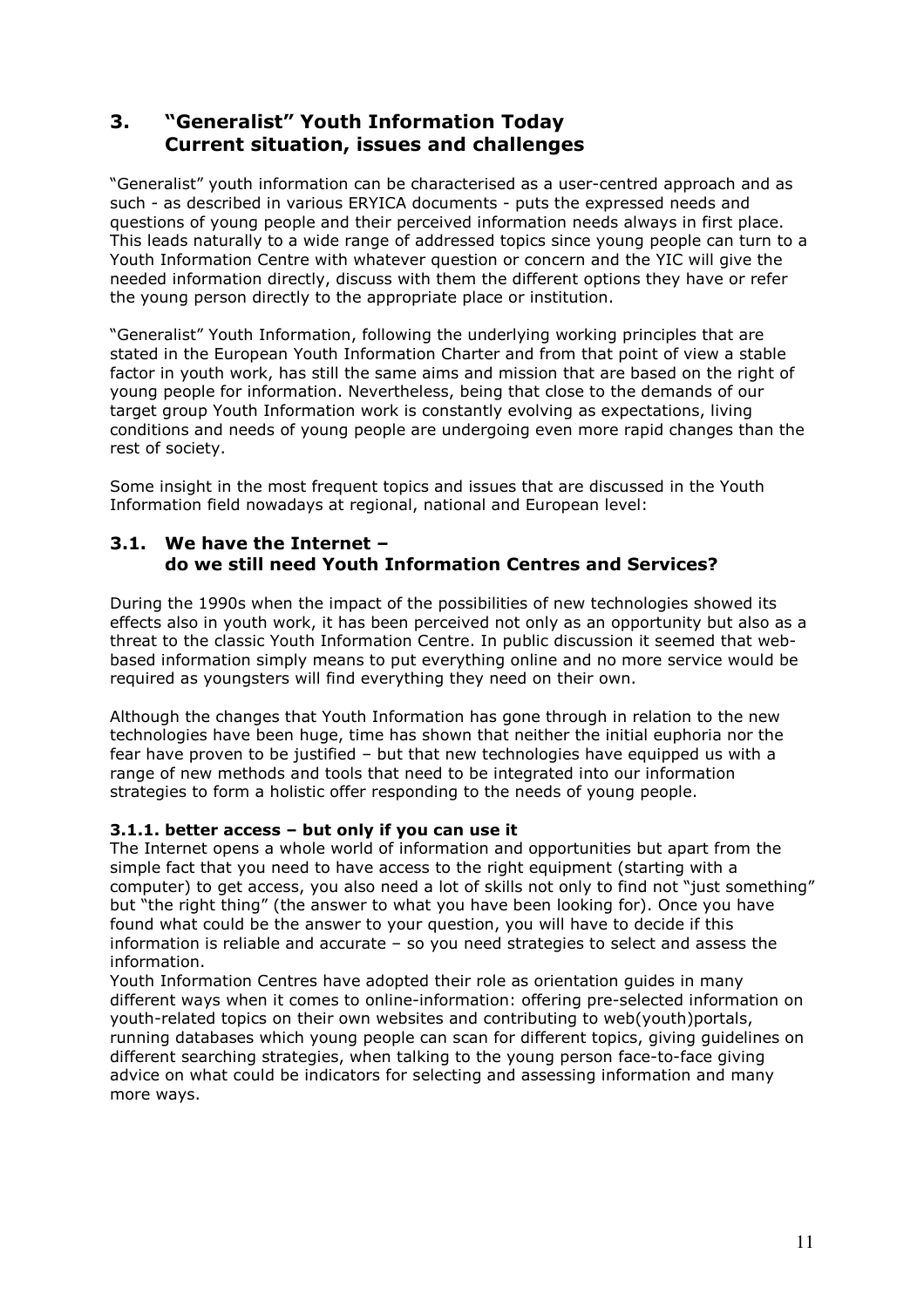## 3.1.2. Face-to-face is still a quality-factor

The questions that Youth Information Centres and Services are dealing with have also changed significantly due to the broad usage of Internet services. Whereas in the 1980s many young people turned to us with requests for rather basic information on certain topics, they nowadays find those on the web. Contrary to the fear of "notbeing-needed" anymore of parts of the sector, it turned out that young people frequent their Youth Information Centres simply in a different way now – when it comes to more complicated issues or when they already found information on the net but want to be sure that they understood everything correctly and can rely on what is written there, a face-to-face colloquy with a professional Youth Information Worker is a quality assurance measure that is taken.

## 3.1.3. Real anonymity guaranteed

The right of users to privacy and not to reveal their identity has always been a principle of Youth Information Work which YICs have respected. Nevertheless, the young person needed to go to some place in person or revealing his/her voice on the phone. The interactive tools of new technologies offer complete anonymity to youngsters as e-mail, chats and forums are nowadays integrated parts of Youth Information Services. This fact leads (also) to a certain area of topics that are addressed more often through these channels such as family problems, sexuality, drugs and all other kinds of sensitive subjects. The role of first (easy, low threshold) contact points and the guidance to find the way to the appropriate specialised services (if needed) of "Generalist" Youth Information can be once again essential also in web based communication with young people.

## 3.1.4. Consuming, Producing – Infotainment

Last but not least Web 2.0 and other new technologies have provided us with a great variety of quite easy-to-handle tools for online interaction. We know from experience that young people like to produce their own Internet content (blogs, web diaries, online photo albums, podcast and video and so on) and are also interested in sharing their own personal experience as well as getting first-hand information from peers. Even if this is quite new, some first projects in this area are already up and running and definitely this is not only a chance for more direct participation of young people in the creation of Youth Information but also a chance to reach through this infotainment aspect target groups that would normally be reluctant to consult information products. Although we can see – as described above – a lot of chances in this active use of new technologies for involving young people in the design and production of information there are also some risks concerning mainly safety that we have to bear in mind when it comes to the use of new media by young people: giving away personal data, getting into interaction with unknown people, reliability of the produced information are only some of them. As this is a quite new development we will have to watch this issue closely and explore its chances as well as its risks. The role of youth information in this context will also be to develop appropriate ways of guidance also in this field – some ideas that could be integrated in our strategies:

- informing young people not only about the possibilities but also about the risks
- including in our daily work with young people non-formal and informal learning possibilities on how to make the best use of those technologies and how to deal with the safety-issues
- creating "safe" (as far as this is possible when talking about the Internet) onlineenvironments where young people can test several tools and experience the impacts and consequences of their online-acitivity

- …

We are only at the beginning of the technical possibilities and will have to adapt our strategies and offers currently as we gather experience and new technologies evolve.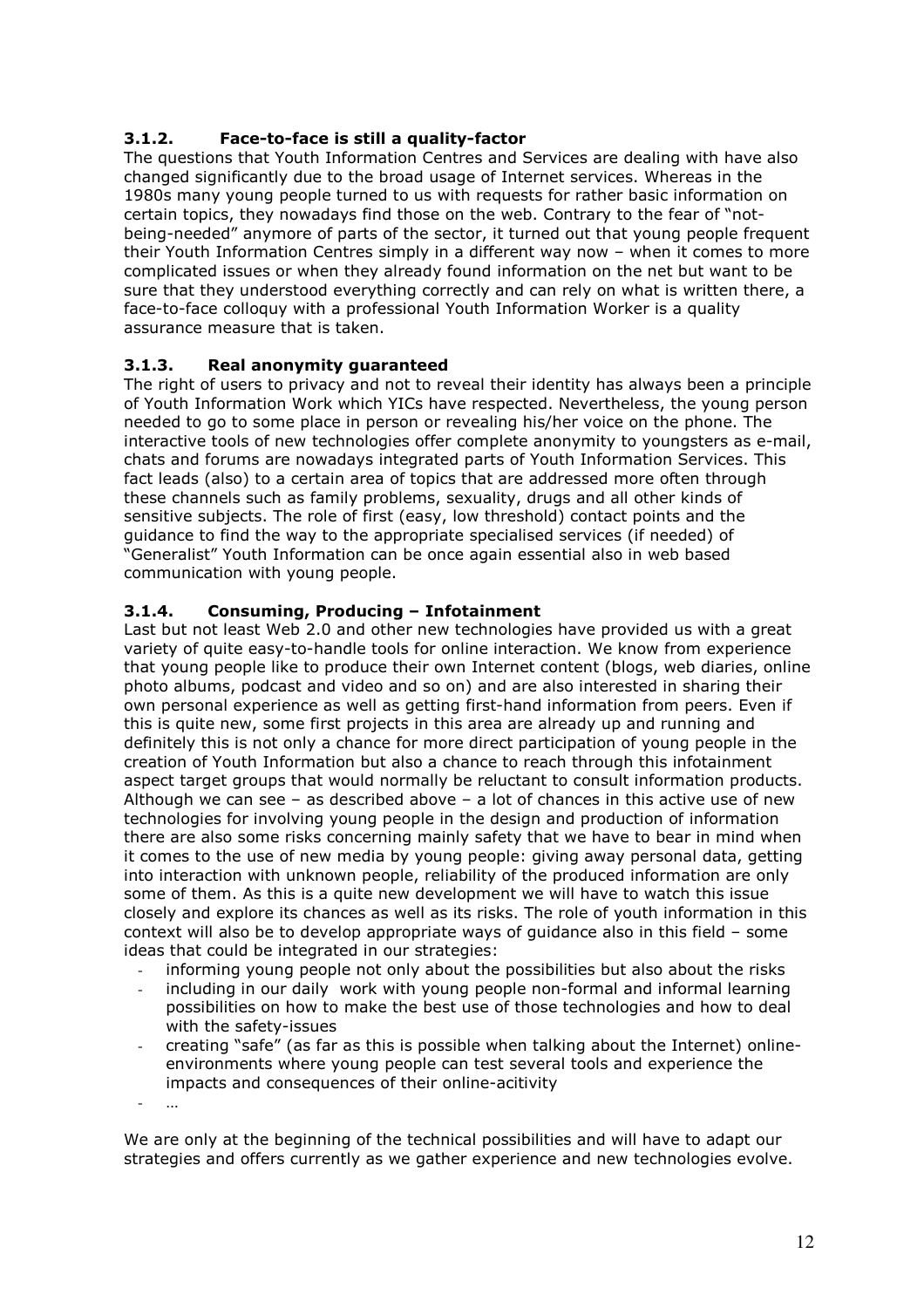In conclusion, it can be stated that the common point of discussion in European Youth Information Work concerning the impact of new technologies today is that new technologies and the Internet in particular are important information and communication channels for and with young people and have proven to be extremely helpful especially in rural areas where no or little on-site youth services are close by. For serving the information needs of young people best we need a balanced mix of tools and methods including all the different approaches from face-to-face, printed material, peer-to-peer projects and the different offers of new technologies.

A lot of innovative and creative projects are on their way on local, regional, and national level and will get a chance to present their results and exchange experiences in early 2008 during a joint conference of the three information networks ERYICA, EURODESK and EYCA initiated and hosted by the German partners.

## 3.2. Different offers for different target groups – THE youth - who is that?

#### 3.2.1. Individualisation and diversification

We tend to talk about THE youngsters or THE youth knowing on the other hand very well from youth studies and experience that there are big differences within this target group and that those differences lead to sometimes very diverse needs, questions and preconditions.

This reality has even evolved further in the last years as Marina Hahn, Deputy Head of Department – National Youth Policy, Austrian Federal Ministry of Health, Family and Youth, says in Forum21: "In our highly individualised society, a 'normal youth biography' is no longer found. Collective biographies, pre-structured patterns shaping the transition from childhood to adulthood have lost their significance. Non-standard youth biographies are therefore the new normality, and a colourful diversity of life patterns, realities and situations characterise the youth biographies of our times."<sup>2</sup>

For "Generalist" Youth Information Centres and Services when it comes to face-to-facecommunication on the one hand, this doesn't really have any impact as the user-centredapproach always concentrates on the individual anyway and gives customized answers to specific questions.

On the other hand, when thinking of the design of information material, online services or information events, we have to bear in mind though that young people tend to wish for individual answers to their individual questions and thus will prefer to get into interaction with their personal question instead of consulting prepared material. Youth Information will not be able to answer all questions on such an individual basis but has to seek ways (low-threshold face-to-face offers, forums and chats, outreaching information work as going to schools and youth-clubs,…) to ensure as much of those services as possible.

#### 3.2.2. One aim – a package of methods

 $\overline{a}$ 

Whereas the aim of Generalist Youth Information Work is always to give young people the necessary information and tools to enable them to take their own decision that suits best their abilities and options we have the choice of a wide range of methods to attain that goal. As stated above we have a target-group that is characterised also by rapid changes and a large diversification of needs – this goes for the content as well as for the methods to be used for passing the information on.

<sup>&</sup>lt;sup>2</sup> Marina Hahn, Article "European Youth Policy – For the Benefit of Austrian Youth" in Forum 21 – European Journal on Youth Policy, N°9 – 6/2007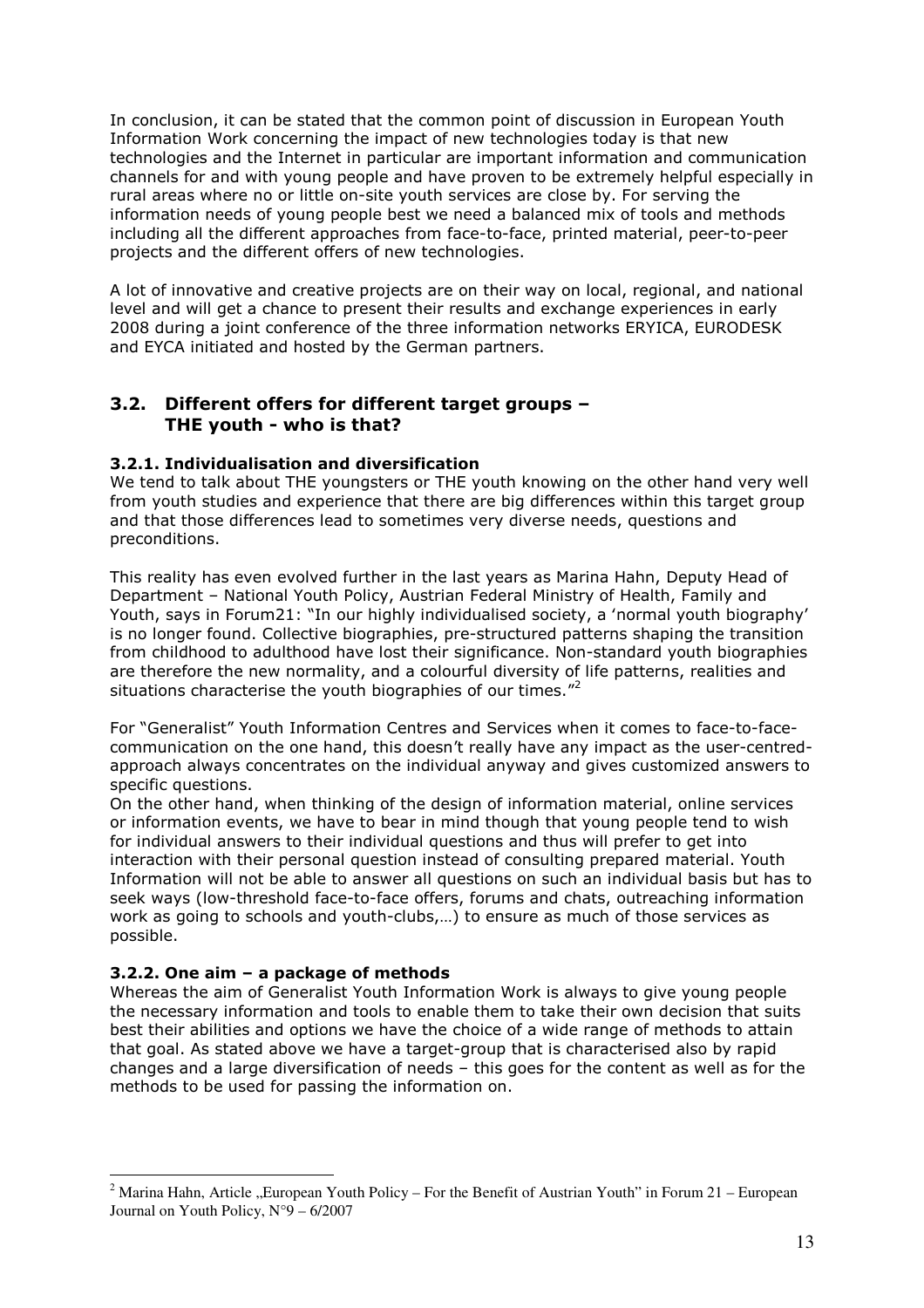Youth Information started out mainly as face-to-face-services with the use of printed material. There has always been a special link to the area of counselling as is reflected also in the name of ERYICA. There are differences in Europe concerning the understanding of counselling and the concepts of the integration of this service in the offers of our Youth Information Centres depending not only on the various concepts of Youth Information Work but also clearly on the overall situation in the national contexts.

What we can see however as common ground is that counselling is an integrated part of Youth Information Work insofar as exploring the real need behind the question and clarifying the information needs taking into account the personality and contexts of the young person can be seen as a part of a clearing-counselling-process. Counselling as a long-term form of assistance or even therapy is not what we intend when using this term in the Youth Information Context.

Over the last years – as we have seen that young people are faced with increasingly individualised and complex questions during the transition from childhood to adulthood – the service of undergoing with the young person an professional conversation with the aim to clarify the individual situation (starting point, needs, personal resources, options,…) is increasingly important.

Some Centres might even offer more specialised counselling on certain topics such as housing, employment, education and many others either through close cooperation with specialised organisations or through special training for their own staff but this can not be stated for the majority of the Youth Information Field.

Apart from the "traditional" one-to-one-approach described above Youth information has developed also other forms of passing on information in group-settings which are used e.g. when going to schools and youth clubs or working with groups of interested youngsters in projects. Workshops on information, Group discussions, theatre plays and informative games are just some examples of interactive and innovative methods put into practice in several countries.

Peer-to-peer projects are another important development that is of increasing importance especially when linked to more involvement of young people in all areas of youth-information work.

Also written information such as brochures, leaflets, books but also Internet-sites taking into account all the differences that the different media imply has remained an important channel for informing young people and is used in a supporting way when getting into interaction with them individually or in group-settings.

#### 3.2.3. Opening to new target-groups

Different offers that are tailored for the needs of a specific part of our target group have to be developed. Differences in the needs, topics and presumption of information between different age-groups, gender, cultural backgrounds, levels of education and many more have to be respected and taken into consideration.

The efforts made in this area can not be limited to a different design of informationmaterial but must have a much broader approach – once again using all the different information-channels that we have at our disposal from online-services to close cooperation with specialised service-providers, schools and youth-organisations to going out of the Centres to the places young people are (youth clubs, schools, public places such as parks, neighbourhood-events,…)and "meet them on their own ground".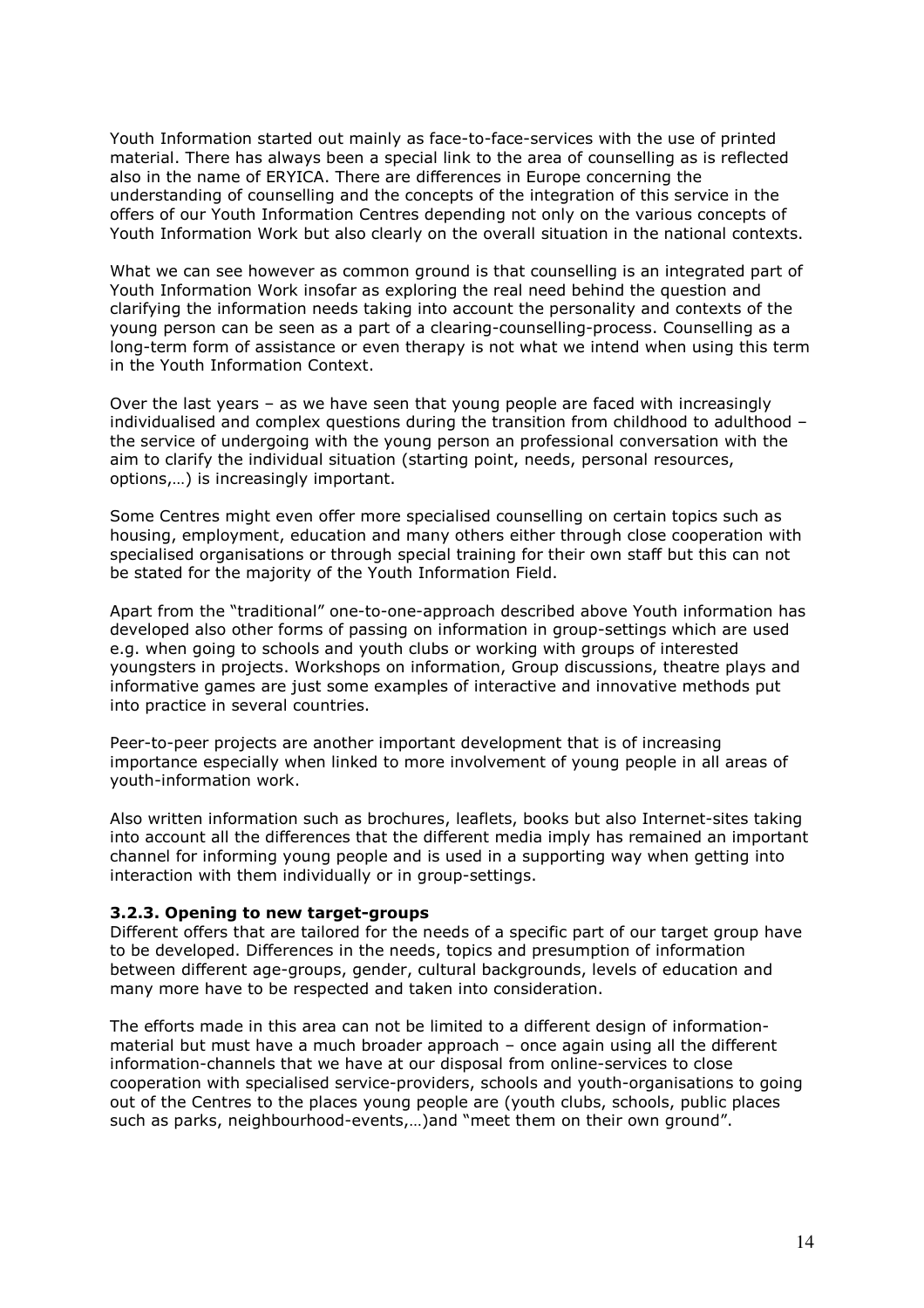It is quite evident that including different approaches for different target groups into the Youth Information offers and seeking to meet the increasing demand for individualised information will need a lot of effort to be realised and thus will need quite some resources and planning.

# 3.3. Participation of young people –

#### 3.3.1. Information is a prerequisite for participation.

The White Paper "A new Impetus for European Youth" states very clearly – as have other documents before – that the access to information is a prerequisite for an active involvement and participation in our societies. This fact has always been one of the raison d´etre of Youth Information Work and has served as a mission for our structures and activities from the very beginning. Therefore the Youth Information Field was quite well prepared – e.g. already in 2000 the Benelux ERYICA partners had organised in Brussels the "Working Together" conference where participative projects from all over Europe were presented by youngsters themselves.

Luckily the general European discussion on this topic over the last years has clearly moved on towards ways to get young people more involved not only in the Youth Information Work as such but in our Civil Societies on the whole.

Different levels and possible ways of participation have been identified. Involvement of young people in finding out current information needs, creating and designing of information products, dissemination of information, peer-to-peer events and approaches and many more ways have been discussed and implemented over the last period. The Youth Information Sector clearly sees the benefits of this approach not only for the young people but even more so for the involved structures and organisations.

A joint seminar of the three networks ERYICA, EURODESK and EYCA which has been organised with the support of the Austrian Federal Youth Ministry, the Council of Europe and the European Commission in 2006 in Vienna brought together over 60 Youth Information workers to exchange experiences and discuss developments. With the contribution of over 20 young people that are already personally involved in Youth Information projects the seminar has also produced some concrete proposals for further work. The report of the seminar plus a compendium of over 60 descriptions of concrete projects directly involving young people can be downloaded at www.eryica-eurodeskeyca.net

The young people produced their own Charter on Participation in Information projects called the "Rainbow Paper" and after presentation at the plenum that Charter was signed by all participants. See Annex 2.

#### 3.3.2. "stop talking – just do it" – rapid prototyping

During and after the last seminar the general feeling was a bit "stop talking  $-$  do it". While many projects are already in place and a lot of fruitful experiences and outcomes have been gathered, there is still a broad discussion going on in Europe and many Youth Information Workers see the need for concrete action to take the issue one step further. Rapid prototyping - meaning that we should start quickly implementing new initiatives and not stop ourselves by trying to discuss every philosophical detail of the subject before getting into action.

Of course there is still need for concrete training on working methods, tools and special support for such projects as it involves a new set of skills for trained Youth Information workers. Those trainings should be developed, adopted and implemented as quickly as possible. The ERYICA Training Supervisory Group had already developed a prototype for such a training in 2004 which can serve as well as other existing modules on national level as a starting point for this next action.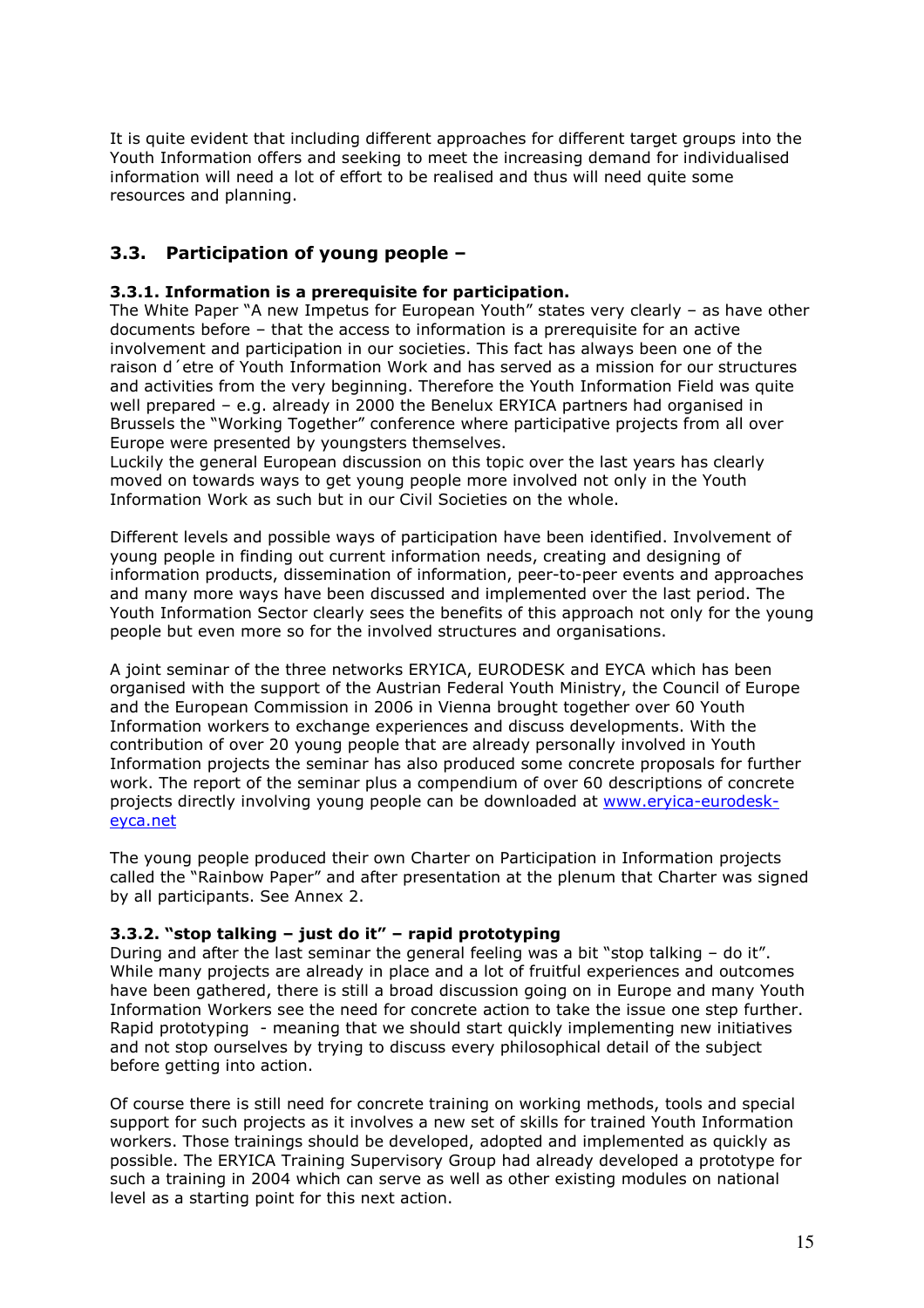We have to bear in mind though that we do not only need well trained and motivated Youth Information Workers and interested young people for such projects but also a considerable financial, political and structural support for real participation of young people to ensure high-quality projects and avoid tokenism.

#### 3.3.3. A horizontal working principle

Participation of young people in Youth Information Work cannot stop at particular – very productive and creative – singular projects but has to become a horizontal working principle which is always and constantly taken into consideration when gathering, processing, designing and disseminating information for young people.

One of the principles of involving young people directly is the belief that the process is as important as the result. In our case though the result still has to be high-quality information for all young people (not only those directly involved) and therefore we have to find ways to ensure that a "quality product" is produced. To achieve this aim we have to take decisions on which level of participation of young people we want (youngsters and professionals together) and communicate this in a transparent and binding way to the young people willing to participate.

There is still some road to go down but listening to the discussions in all European networks over the last years, it seems that within the Youth Information Area this is well on its way.

### 3.4. Networking and cooperation

#### 3.4.1. Networking and cooperation as vital aspects of any information work

One of the core businesses of Youth Information Work is to serve as a compass for young people: directing them to the relevant services and institutions whenever needed thus avoiding them to get astray in the maze of authorities and institutions. As this implies an excellent knowledge of the offers and duties of relevant facilities for young people, networking and cooperation are naturally a vital aspect of Youth Information Work.

The past years have seen a growing number of specialised services for young people addressing different issues such as education, the European Union, housing, health, drug abuse, sexuality and many, many more. Sometimes young people are reluctant to frequent such services in the first place because it is "unknown territory" – whereas the local Youth Information Centre is usually a low threshold contact point for all questions. Youth Information Centres therefore put a lot of effort in having close connections to these specialised services because this enables them not only to further disseminate issue-related information the services provide but also to guide young people to use the offers by explaining beforehand what they will have to expect there and encourage them to benefit from their expertise.

#### 3.4.2. Overview and cross-sectoral approach

Being in contact with all different kinds of specialised information services, the "Generalist" Youth Information Centre or Service usually has a quite clear picture of the overall situation as this is part of the core business of our work. It can share this knowledge with interested partners and help to highlight existing gaps in already provided services for young people.

Youth Information Centres are experts on dealing with targeted information to young people whereas they can of course not be deep into every single subject tackled by young people when using their services. Specialised information-providers or servicestructure on a special topic (drug abuse, housing, sexuality,…) may have young people as one of their target groups among many other and are therefore experts on the subject but not necessarily on designing suitable information offers for young people.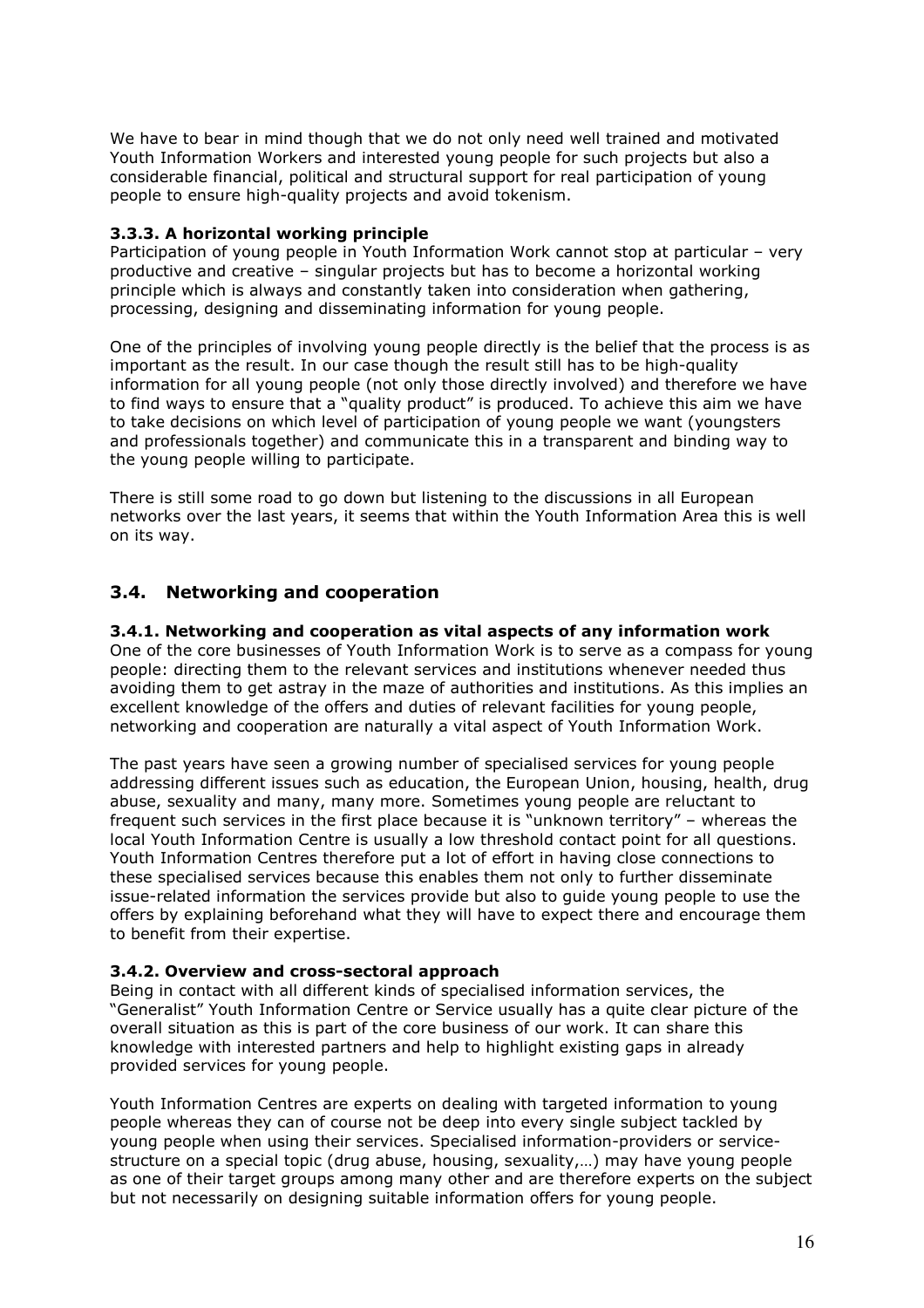Cooperation between two partners like this – also in producing concrete information material - will be very fruitful as the young people can benefit from different expertise on both sides.

Youth Information Centres and Services can not only be partners for one single project but can also function as a junction between the various service providers bringing them together into youth-related projects and help in that way in sharing knowledge and experience in cross-sectoral groups.

#### 3.4.3 Information for young people is not the monopoly of YICs

"Generalist" Youth Information is well aware that it has no monopoly of information for young people and has never striven to obtain something like that. Apart from specialised (Youth) Information Services lots of other organisations are dealing naturally out of their context with information for young people such as youth organisations, youth clubs, schools and many, many more.

"Generalist" Youth Information doesn't want to double any existing services but can offer to those information providers an extra platform to display their information as well as a central place where an overview of the different offers can be given and analysed.

The transfer of know-how in classic Information Skills such as research, documentation or dissemination whenever needed or asked for is another increasingly important task for Youth Information Centres and Services which has maybe been a bit overlooked in the past. We could even think of designing special training-offers for those that work with young people and are interested in a more professional approach to dealing with providing information for their target groups, members, pupils,…

## 3.5. Non-formal and informal learning

#### 3.5.1. Living in the information-society

More and more emphasis is given to soft and hard skills that young people (and all other persons) acquire in non-formal and informal learning processes while involved for example in volunteering, youth work or other activities. Youth policy and decision makers are nowadays very aware of the added value of such skills. Different initiatives of valorising those skills and getting the profit-sector and other possible employers interested in those learning outcomes are on their way.

In today's societies abilities and skills in dealing with information gain an increasing importance as we are literally flooded with data and the competences to choose the relevant and reliable information from the surplus of available data is getting essential for modern living. Schools can only respond partly to this need for expertise and therefore if not solved - this lack of know-how is contributing to the information gap between those who have learned how to make the best use of the offers of information society and those who didn't have the chance to do so.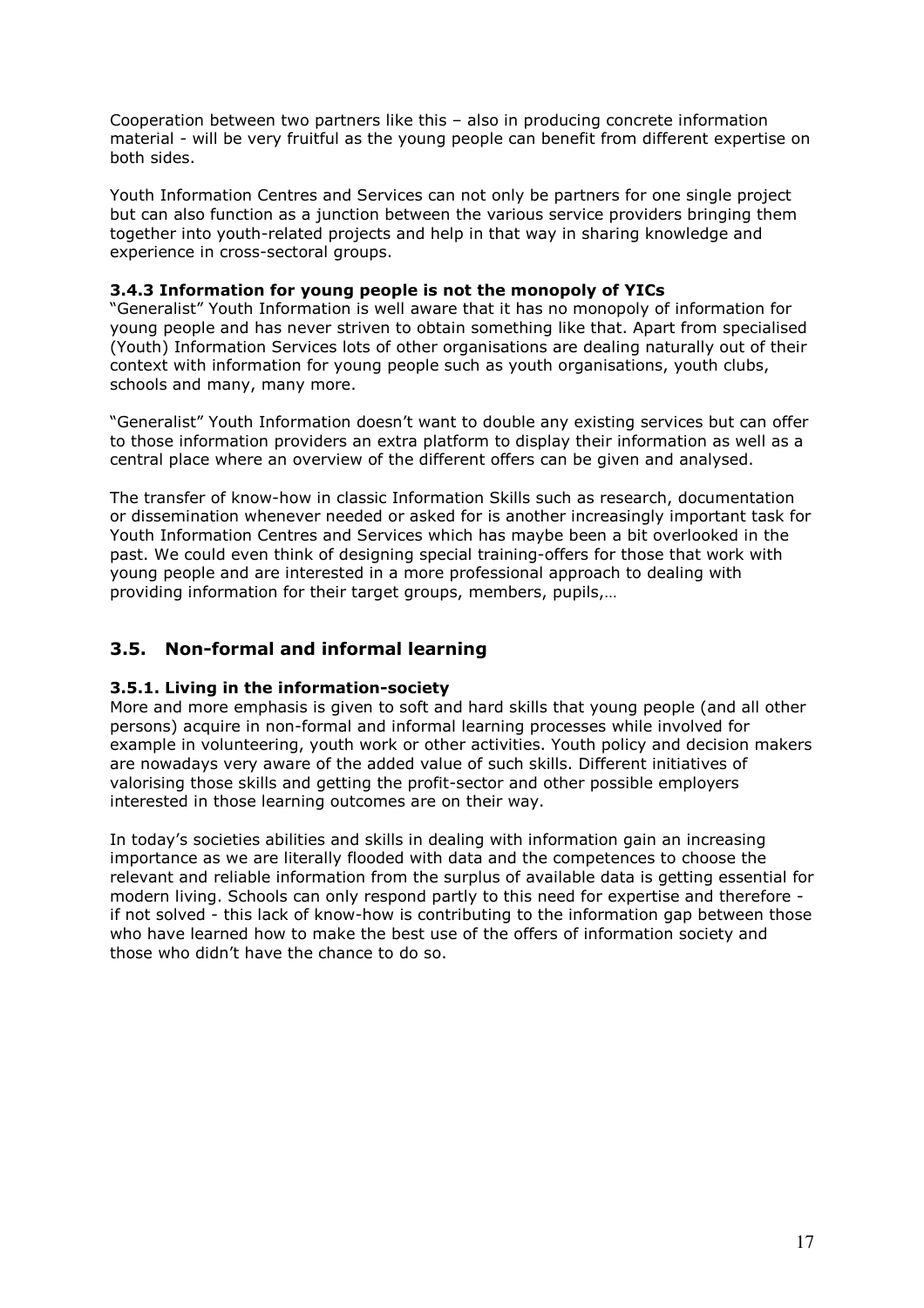### 3.5.2. the role of Youth Information Work

Youth Information is contributing to those learning processes in informal and non-formal settings already today by e.g.:

- Not just presenting young persons with predefined answers when they come to seek information but going through the different options together with them thus letting them take part in the selection process;
- Defining and applying clear selection criteria when researching information and making the criteria transparent for young people;
- Designing checklists and lists of questions for different topics and include them in their information products thus encouraging young persons to go through these lists when having to decide from a variety of options;
- Interactive games and methods used at seminars when e.g. working with youngsters that wish to engage in peer-to-peer-information or counselling projects.

Concerning the role of Youth Information Work in non-formal and informal learning there is still a lot of room for innovative ideas which could be further developed if the need is seen also by decision makers and support can be gained for this kind of projects – such could be:

- designing special workshop on the topic for youth groups
- close cooperation with schools in having special sessions on information issues
- further development of material that can be used while having face-to-facecommunication in the Centres
- …

## 3.6. Professionalization, evaluation and quality

#### 3.6.1 Bringing together two professions

As already stated in the first part of this document, when "Generalist" Youth Information Work first started in the end of the 1960s there was still not much scientific basis, specialised training or best-practice to refer to and so the structures and networks had to learn on the job – adapting their services and working methods while going along.

A lot has changed since then and the whole "information business" has indeed become an issue relevant to quite all areas of life. IT and other tools have been developed to deal with knowledge and information management and a lot of research and professional debate have taken place over the last years.

In the meantime also the whole youth sector has seen a great deal of professionalization over the last years: trainings and formal education-opportunities have been implemented, national and European synergies have been sought, quality criteria and standards have been developed and implemented and many other initiatives have taken place.

Following the developments "Generalist" Youth Information is in the fascinating, yet challenging position to bring together findings and experiences from both sides in one profession. This gives us on the one hand the unique opportunity to combine the best of both worlds and on the other hand challenges our workers to a great deal as they have to gain expertise in many different areas to fulfil all the requirements.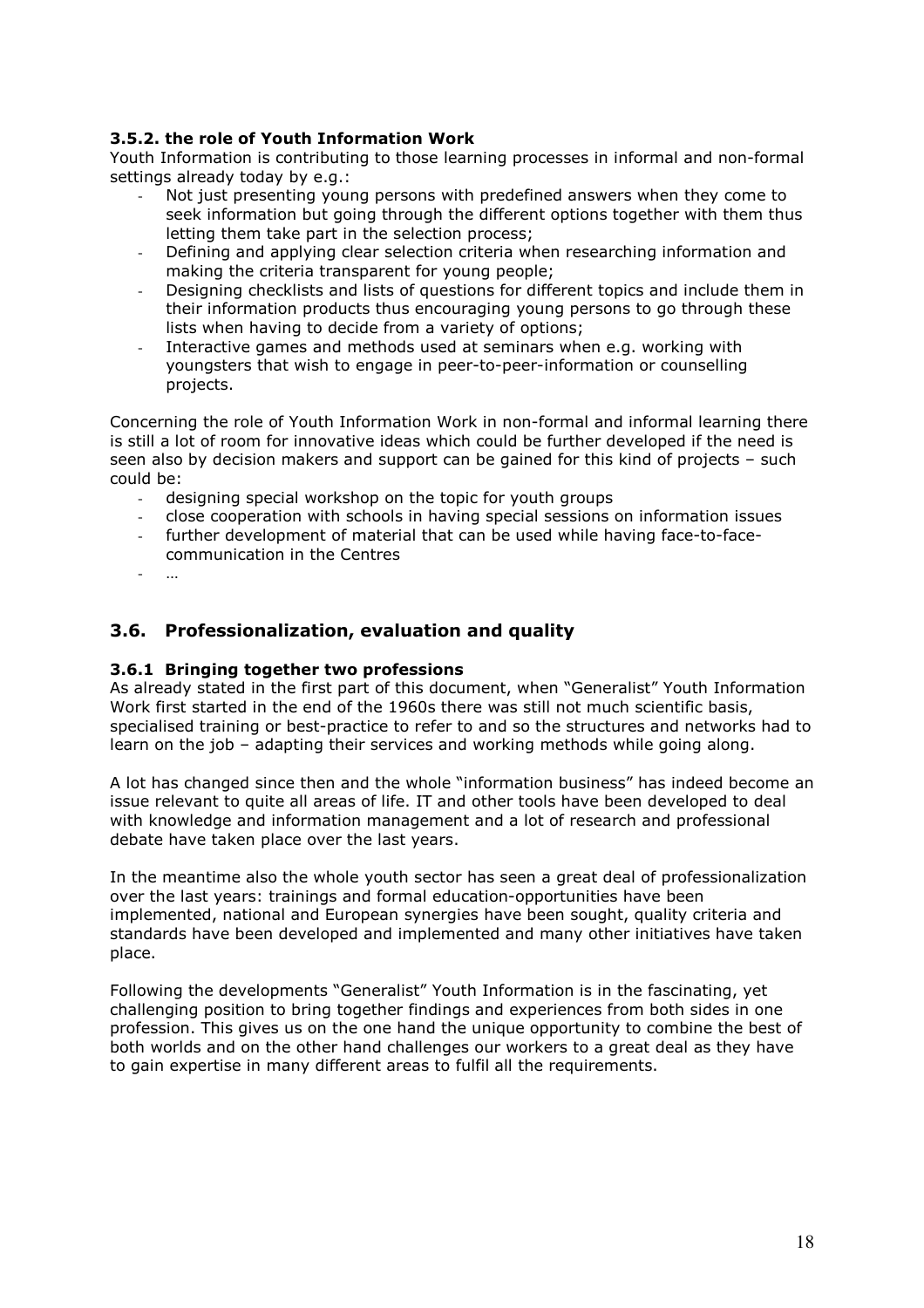### 3.6.2. A Quality impulse

The professional approach the Youth Information Area has developed over the years and the challenge to bring together important quality aspects for both sides - youth work and information management - demanded more explicit measures in quality and evaluation. Therefore a lot of effort has been put into the realization of different tools and the development of quality criteria and indicators as well as definition(s) of Quality in Youth Information Work.

All the Youth Information providers started to develop different tools to ensure, enhance and valorise the quality of our products and services. European cooperation not only helped those who started up by being able to benefit from the knowledge already gained in other parts of Europe but also gave a significant impulse for development by exchanging best practise and research-results.

In 2005 a joint seminar of the three information networks ERYICA, EURODESK and EYCA supported by the European Commission and the Council of Europe and hosted by our French partners gave the Youth Information Field an opportunity to discuss different aspects of Quality Matters in Youth Information and to exchange results of existing projects and measures. The full report of the seminar and a compendium of detailed project descriptions can be found on www.eryica-eurodesk-eyca.net

The fast and innovative approach to the "Quality subject" in Youth Information Work – not only within one network but across all three European Information structures for young people – shows once again how much significance the European cooperation can have in making Youth Information Centres and Services work in a more effective way.

### 3.7. Contribution to Youth policies – It's not only about getting the message across but also about listening.

#### 3.7.1. A channel to reach "non-organised" young people

Decision makers and authorities put more and more emphasis to the involvement of young people in decisions that might concern them and civil society as such on local, regional, national and European level. For this purpose luckily youth organisations and youth councils are consulted and integrated in the decision making process. This is an encouraging development and has already shown a lot of fruitful results. We must not forget though that there is a part of the young population that is not active in youth organisations and has therefore no direct influence on decisions taken. Moreover those young people are actually the ones that need to be reached as the already organised ones are usually the better informed and actively involved.

Youth Information Centres and Services do not require any kind of appointments or longlasting commitment and are offering services for all young people – hence they are frequented also by a large number of the so called "non-organised" youngsters and can contribute in informing them on current issues in youth policies and possibilities for those youngsters to "take the floor" and have their say.

#### 3.7.2. Trends, needs and seismographs

But it would be too narrowly considered to limit the role of Youth Information Centres and Services just to a channel for "getting the message" across. Youth Information Workers are in daily contact with young people in different ways (face-to-face, on the phone, in chats …) and therefore constantly get direct feedback from them concerning all the questions raised. This feedback can be used for analysing if the offers actually meet the needs and living conditions of young people.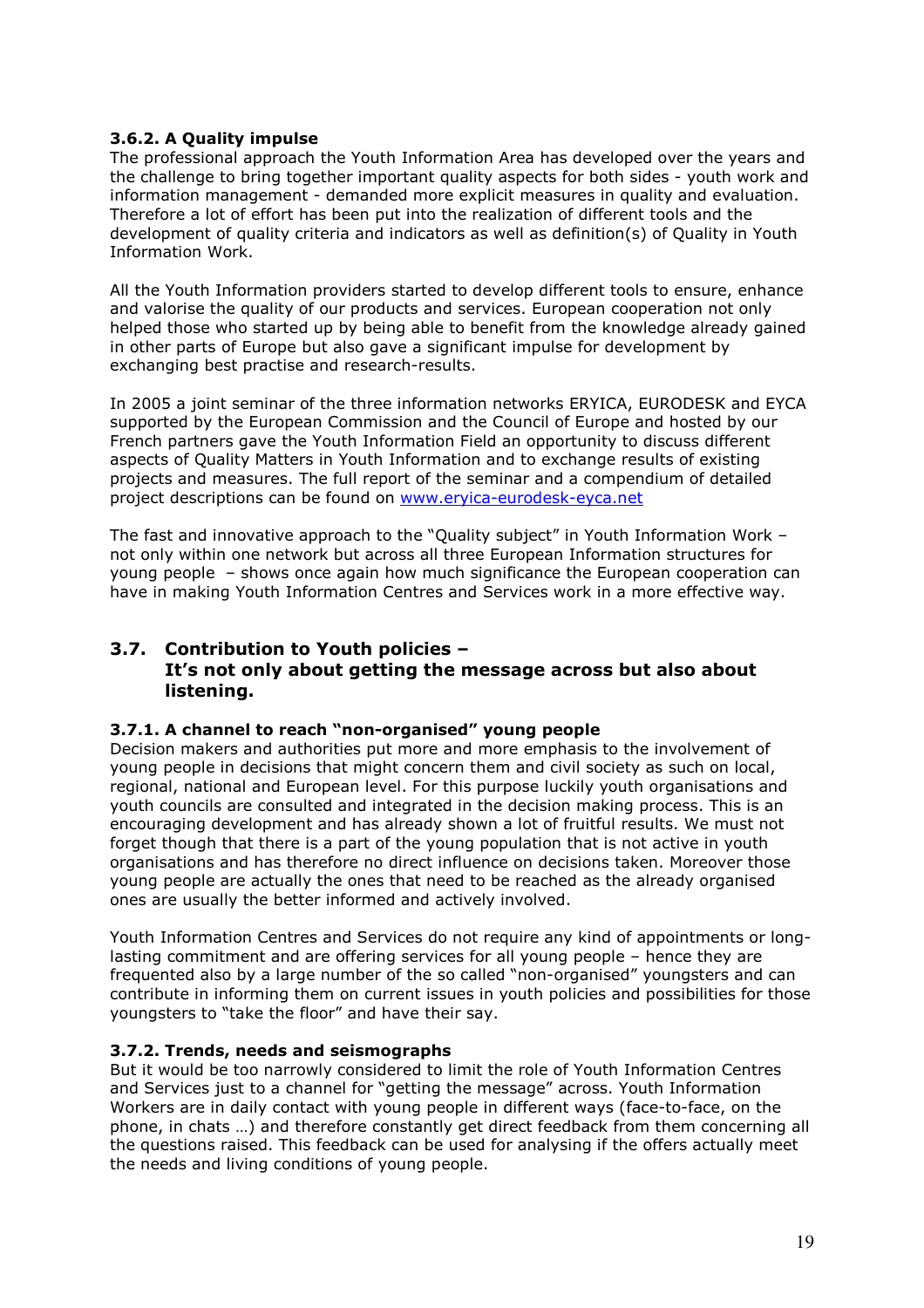Questions raised by youngsters in a Youth Information Centre are changing permanently and new trends in information can be identified at a very early stage. Almost like seismographs Youth Information Workers are collecting first evidence of changing realities and challenges young people are faced or concerned with. A broader use of those facts can be of interest not only to the information officers who have to constantly adopt their offers and the topics covered to new requirements but also to decision makers and people involved in designing and developing youth policies

#### 3.7.3. more knowledge of young people

Youth Information Centres and Services not only have a direct day-to-day contact with young people and gain knowledge out of those but are also collecting statistical data that is nowadays mainly used for developing the services and adapting them to changing needs.

But this data can also generate knowledge about our target-group in a useful way for youth research and responsible people for youth policies when summarized and analysed in the right way. The Youth Information Field is currently discussing different possibilities to gain more knowledge – also on an European level – out of those existing statistical figures about e.g. the most asked topics, the ways young people approach us or the sociocultural background of our users.

# 4. Perspectives for the future

Having a closer look at the development of "Generalist" Youth Information Work in Europe we see a very dynamic part of youth work that has gone through a lot of changes especially in the last two decades following the needs and requirements of the young people as well as changes in society as such.

## 4.1. Ongoing training as a prerequisite for quality

One of the very clear perspectives for the future is that Youth Information Work is constantly undergoing a lot of changes and developments – such as:

- the professional use of new technologies in research, dissemination, communication, guidance, and in producing own web content for young people;
- the increasing diversification of information needs and within our target group which calls for a diversification in services concerning topics, ways of presenting, tailored offers, responding to individual biographies etc.;
- the active involvement of young people in all stages of Youth Information work which requires different skills for bringing together groups of interest, encouraging them, keeping the motivation high, analysing and evaluating group-work-results
- networking and cooperation not only in getting to know all the offers but also offering a platform for professional, cross-sectoral discussion, offering know-how and training for other actors involved in informing young people and analysing information gaps and existing offers once having the overview.
- The whole new opportunities that a more active involvement in informal and nonformal learning can provide for the Youth Information Sector;
- quality criteria, indicators, different methods of evaluation and valorisation;
- providing information not only for young people themselves but also providing information on the needs and questions of young people to decision makers and authorities;
- and probably some more that we might not yet be aware of!

All these new developments are connected to different sets of new skills a Youth Information Worker has to have or acquire and consequently shows the ongoing need for training and exchange of experience and good-practice opportunities in the field of Youth Information and Counselling.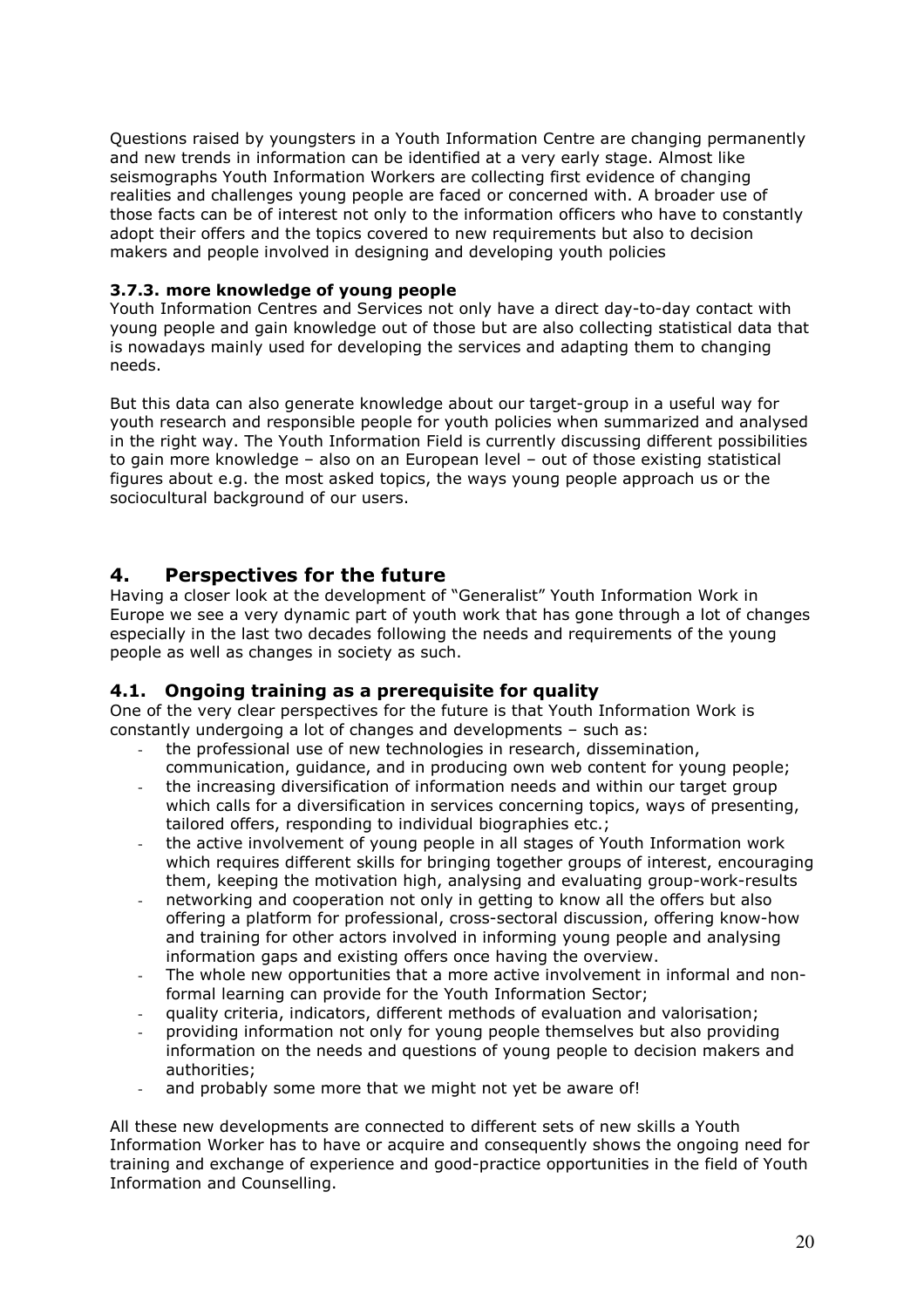## 4.2. Involvement of young people

It is quite clear that the direct participation of young people is one of the main aims for the future in European Societies being connected also directly to democratic and active citizenship and political awareness. Although we are aware that it is a quite ambitious aim when looking at the level of participation in other groups of our population we share the belief that especially young people can and should be encouraged to take a more active role in Society.

Youth Information can contribute to this overall aim by:

- involving young people directly into all aspects of our work
- taking participation of young people as a horizontal working-principle seriously
- informing young people about their possibilities and opportunities to have their say and be actively involved
- taking up our role of advocacy for young people whenever given the chance by being involved in discussion about youth policies on all different levels.
- Networking with all relevant structures and organisations to make it clear that young people are not only an interested party when it comes to youth policies but also are affected and therefore have to be involved by all other areas of policymaking.

### 4.3 National coordination and European cooperation

Although Youth Information Centres and Services can be the most effective when operating close to the young people on local and regional level and so having the opportunity to react directly to changes in a certain region and tailoring their services exactly to the needs of the local area, national coordination and a national strategy have proved to be extremely fruitful when it comes to:

- assuring the existence of Youth Information Services by giving emphasis to its necessity and benefits also from a national point of view;
- training and exchange of experience;
- developing of working principles, quality criteria and indicators;
- cooperation with other structures that operate on national level;
- sharing of resources and using synergies for the benefit of more and better services for young people.

The integration of Youth Information Work into national policy plans and strategies seems of great importance as this will give a strong message to Youth Information workers as well as local and regional authorities when discussing their strategies in the youth field.

The area of "Generalist" Youth Information holds different offers for authorities and decision makers when it comes to dialogue with the young population as well as services not only for the youngsters themselves but also for other actors in the youth field such as youth organisations, specialised information services, youth clubs and so on and would be happy to contribute to further development of youth policies on national and European level.

European efforts in youth policies have shown a big effect in youth work and especially in the Youth Information field as they have been a starting and reference point for discussion. Cooperation between the different information networks on European level has proven to be very fruitful also because it brings together different points of view on shared subjects and therefore something really new can be developed in those settings. Hence the Youth Information sector welcomes those efforts very strongly and wishes to intensify cooperation and discussion also on European Level.